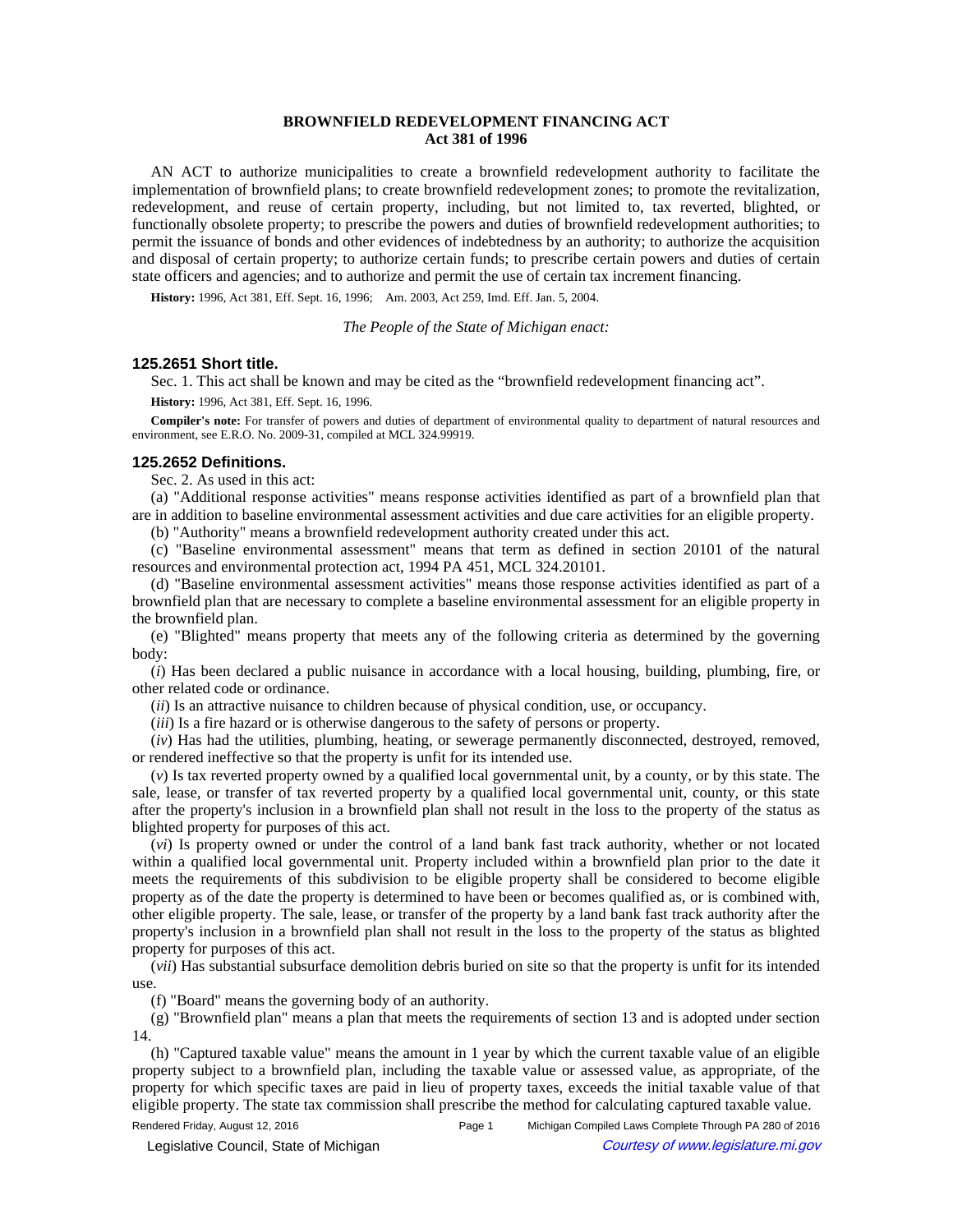(i) "Chief executive officer" means the mayor of a city, the village manager of a village, the township supervisor of a township, or the county executive of a county or, if the county does not have an elected county executive, the chairperson of the county board of commissioners.

(j) "Combined brownfield plan" means a brownfield plan that also includes the information necessary to submit the plan to the department or Michigan strategic fund under section 15(25).

(k) "Department" means the department of environmental quality.

(*l*) "Due care activities" means those response activities identified as part of a brownfield plan that are necessary to allow the owner or operator of an eligible property in the plan to comply with the requirements of section 20107a of the natural resources and environmental protection act, 1994 PA 451, MCL 324.20107a.

(m) "Economic opportunity zone" means 1 or more parcels of property that meet all of the following:

(*i*) That together are 40 or more acres in size.

(*ii*) That contain or contained a manufacturing facility that consists or consisted of 500,000 or more square feet.

(*iii*) That are located in a municipality that has a population of 30,000 or less and that is contiguous to a qualified local governmental unit.

(n) "Eligible activities" or "eligible activity" means 1 or more of the following:

(*i*) Baseline environmental assessment activities.

(*ii*) Due care activities.

(*iii*) Additional response activities.

(*iv*) For eligible activities on eligible property that was used or is currently used for commercial, industrial, or residential purposes that is in a qualified local governmental unit, that is owned or under the control of a land bank fast track authority, or that is located in an economic opportunity zone, and is a facility, historic resource, functionally obsolete, or blighted, and except for purposes of section 38d of former 1975 PA 228, the following additional activities:

(A) Infrastructure improvements that directly benefit eligible property.

(B) Demolition of structures that is not response activity under section 20101 of the natural resources and environmental protection act, 1994 PA 451, MCL 324.20101.

(C) Lead or asbestos abatement.

(D) Site preparation that is not response activity under section 20101 of the natural resources and environmental protection act, 1994 PA 451, MCL 324.20101.

(E) Assistance to a land bank fast track authority in clearing or quieting title to, or selling or otherwise conveying, property owned or under the control of a land bank fast track authority or the acquisition of property by the land bank fast track authority if the acquisition of the property is for economic development purposes.

(F) Assistance to a qualified local governmental unit or authority in clearing or quieting title to, or selling or otherwise conveying, property owned or under the control of a qualified local governmental unit or authority or the acquisition of property by a qualified local governmental unit or authority if the acquisition of the property is for economic development purposes.

(*v*) Relocation of public buildings or operations for economic development purposes.

(*vi*) For eligible activities on eligible property that is a qualified facility that is not located in a qualified local governmental unit and that is a facility, functionally obsolete, or blighted, the following additional activities:

(A) Infrastructure improvements that directly benefit eligible property.

(B) Demolition of structures that is not response activity under section 20101 of the natural resources and environmental protection act, 1994 PA 451, MCL 324.20101.

(C) Lead or asbestos abatement.

(D) Site preparation that is not response activity under section 20101 of the natural resources and environmental protection act, 1994 PA 451, MCL 324.20101.

(*vii*) For eligible activities on eligible property that is not located in a qualified local governmental unit and that is a facility, historic resource, functionally obsolete, or blighted, the following additional activities:

(A) Demolition of structures that is not response activity under section 20101 of the natural resources and environmental protection act, 1994 PA 451, MCL 324.20101.

(B) Lead or asbestos abatement.

(*viii*) Reasonable costs of developing and preparing brownfield plans, combined brownfield plans, and work plans.

(*ix*) For property that is not located in a qualified local governmental unit and that is a facility, functionally obsolete, or blighted, that is a former mill that has not been used for industrial purposes for the immediately preceding 2 years, that is located along a river that is a federal superfund site listed under the comprehensive<br>Rendered Friday, August 12, 2016 Page 2 Michigan Compiled Laws Complete Through PA 280 of 2016 Michigan Compiled Laws Complete Through PA 280 of 2016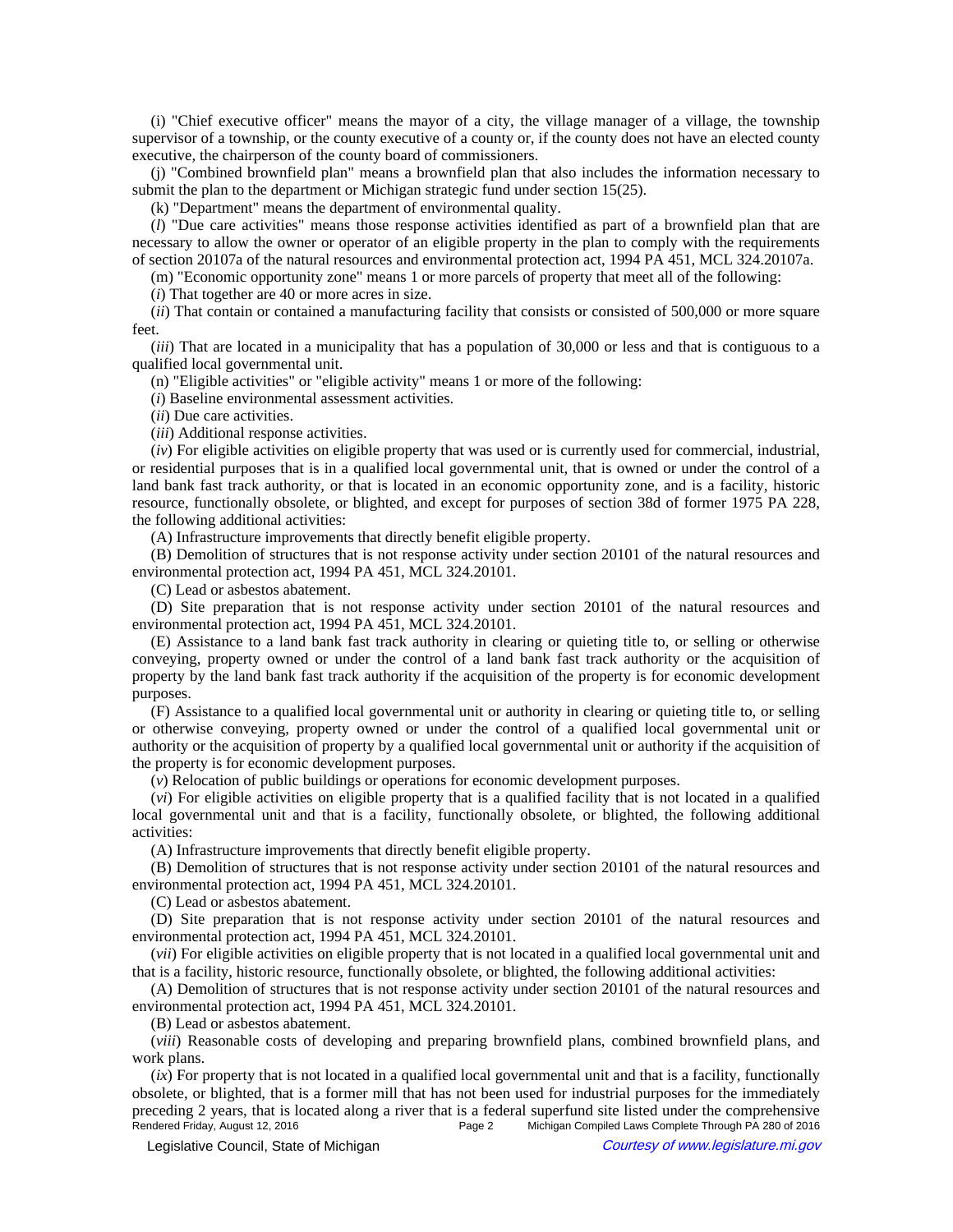environmental response, compensation, and liability act of 1980, 42 USC 9601 to 9675, and that is located in a city with a population of less than 10,000 persons, the following additional activities:

(A) Infrastructure improvements that directly benefit the property.

(B) Demolition of structures that is not response activity under section 20101 of the natural resources and environmental protection act, 1994 PA 451, MCL 324.20101.

(C) Lead or asbestos abatement.

(D) Site preparation that is not response activity under section 20101 of the natural resources and environmental protection act, 1994 PA 451, MCL 324.20101.

(*x*) For eligible activities on eligible property that is located north of the 45th parallel, that is a facility, functionally obsolete, or blighted, and the owner or operator of which makes new capital investment of \$250,000,000.00 or more in this state, the following additional activities:

(A) Demolition of structures that is not response activity under section 20101 of the natural resources and environmental protection act, 1994 PA 451, MCL 324.20101.

(B) Lead or asbestos abatement.

(*xi*) Reasonable costs of environmental insurance.

(o) Except as otherwise provided in this subdivision, "eligible property" means property for which eligible activities are identified under a brownfield plan that was used or is currently used for commercial, industrial, public, or residential purposes, including personal property located on the property, to the extent included in the brownfield plan, and that is 1 or more of the following:

(*i*) Is in a qualified local governmental unit and is a facility, historic resource, functionally obsolete, or blighted and includes parcels that are adjacent or contiguous to that property if the development of the adjacent and contiguous parcels is estimated to increase the captured taxable value of that property.

(*ii*) Is not in a qualified local governmental unit and is a facility, and includes parcels that are adjacent or contiguous to that property if the development of the adjacent and contiguous parcels is estimated to increase the captured taxable value of that property.

(*iii*) Is tax reverted property owned or under the control of a land bank fast track authority.

(*iv*) Is not in a qualified local governmental unit, is a qualified facility, and is a facility, functionally obsolete, or blighted, if the eligible activities on the property are limited to the eligible activities identified in subdivision (n)(*vi*).

(*v*) Is not in a qualified local governmental unit and is a facility, historic resource, functionally obsolete, or blighted, if the eligible activities on the property are limited to the eligible activities identified in subdivision (n)(*vii*).

(*vi*) Is not in a qualified local governmental unit and is a facility, functionally obsolete, or blighted, if the eligible activities on the property are limited to the eligible activities identified in subdivision (n)(*ix*).

(*vii*) Is located north of the 45th parallel, is a facility, functionally obsolete, or blighted, and the owner or operator makes new capital investment of \$250,000,000.00 or more in this state. Eligible property does not include qualified agricultural property exempt under section 7ee of the general property tax act, 1893 PA 206, MCL 211.7ee, from the tax levied by a local school district for school operating purposes to the extent provided under section 1211 of the revised school code, 1976 PA 451, MCL 380.1211.

(*viii*) Is a transit-oriented development.

(*ix*) Is a transit-oriented facility.

(*x*) Is located in a qualified local governmental unit and contains a targeted redevelopment area, as designated by resolution of the governing body and approved by the Michigan strategic fund, of not less than 40 and not more than 500 contiguous parcels. A qualified local governmental unit is limited to designating no more than 2 targeted redevelopment areas for the purposes of this section in a calendar year. The Michigan strategic fund may approve no more than 5 redevelopment areas for the purposes of this section in a calendar year.

(p) "Environmental insurance" means liability insurance for environmental contamination and cleanup that is not otherwise required by state or federal law.

(q) "Facility" means that term as defined in section 20101 of the natural resources and environmental protection act, 1994 PA 451, MCL 324.20101.

(r) "Fiscal year" means the fiscal year of the authority.

(s) "Functionally obsolete" means that the property is unable to be used to adequately perform the function for which it was intended due to a substantial loss in value resulting from factors such as overcapacity, changes in technology, deficiencies or superadequacies in design, or other similar factors that affect the property itself or the property's relationship with other surrounding property.

(t) "Governing body" means the elected body having legislative powers of a municipality creating an authority under this act.<br>Rendered Friday, August 12, 2016

© Legislative Council, State of Michigan Council Council Council Council Council Council Council Council Council Council Council Council Council Council Council Council Council Council Council Council Council Council Counc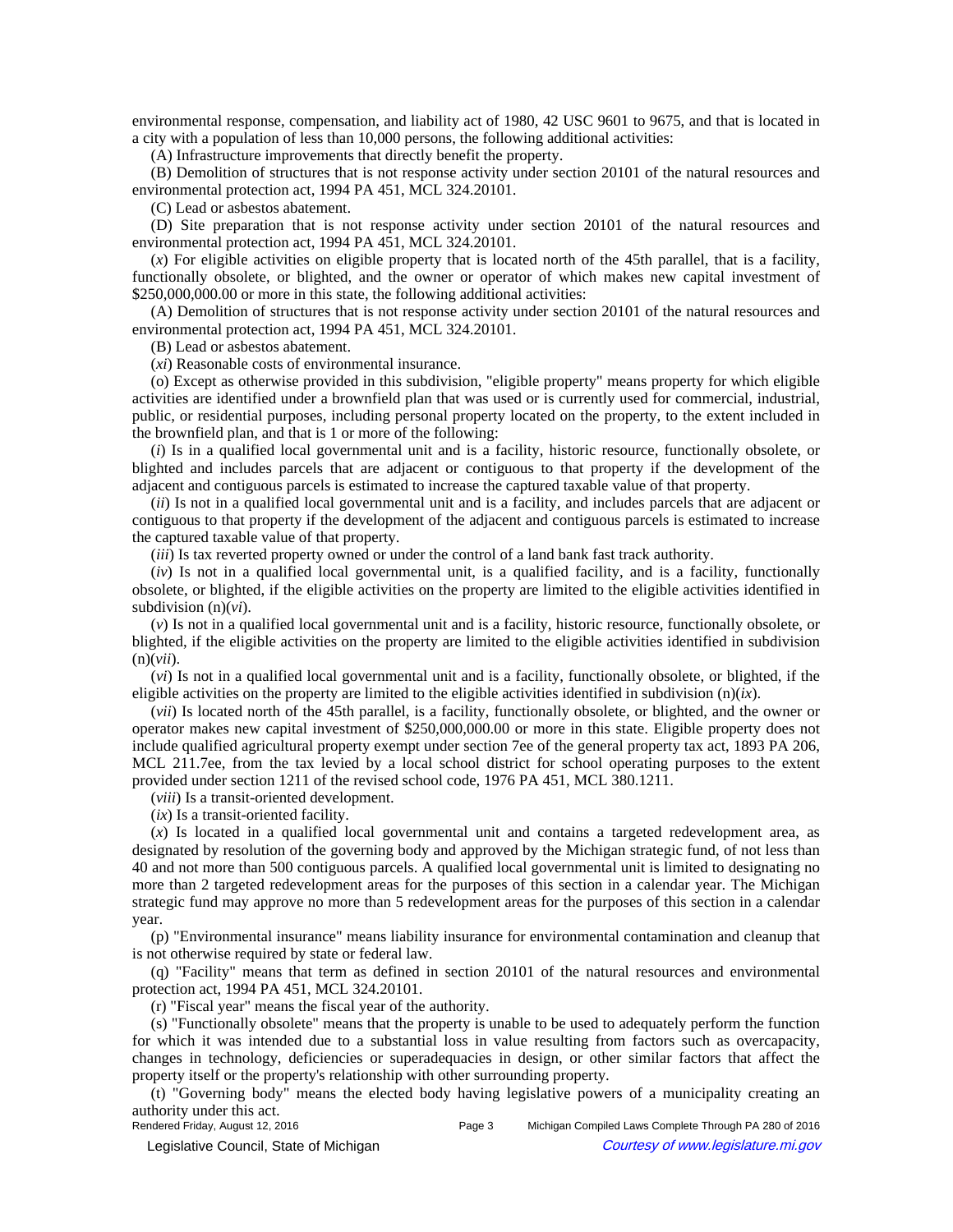(u) "Historic resource" means that term as defined in section 90a of the Michigan strategic fund act, 1984 PA 270, MCL 125.2090a.

(v) "Infrastructure improvements" means a street, road, sidewalk, parking facility, pedestrian mall, alley, bridge, sewer, sewage treatment plant, property designed to reduce, eliminate, or prevent the spread of identified soil or groundwater contamination, drainage system, waterway, waterline, water storage facility, rail line, utility line or pipeline, transit-oriented development, transit-oriented facility, or other similar or related structure or improvement, together with necessary easements for the structure or improvement, owned or used by a public agency or functionally connected to similar or supporting property owned or used by a public agency, or designed and dedicated to use by, for the benefit of, or for the protection of the health, welfare, or safety of the public generally, whether or not used by a single business entity, provided that any road, street, or bridge shall be continuously open to public access and that other property shall be located in public easements or rights-of-way and sized to accommodate reasonably foreseeable development of eligible property in adjoining areas. Infrastructure improvements also include 1 or more of the following whether publicly or privately owned or operated or located on public or private property:

(*i*) Underground parking.

(*ii*) Multilevel parking structures.

(*iii*) Urban storm water management systems.

(w) "Initial taxable value" means the taxable value of an eligible property identified in and subject to a brownfield plan at the time the resolution adding that eligible property in the brownfield plan is adopted, as shown either by the most recent assessment roll for which equalization has been completed at the time the resolution is adopted or, if provided by the brownfield plan, by the next assessment roll for which equalization will be completed following the date the resolution adding that eligible property in the brownfield plan is adopted. Property exempt from taxation at the time the initial taxable value is determined shall be included with the initial taxable value of zero. Property for which a specific tax is paid in lieu of property tax shall not be considered exempt from taxation. The state tax commission shall prescribe the method for calculating the initial taxable value of property for which a specific tax was paid in lieu of property tax.

(x) "Land bank fast track authority" means an authority created under the land bank fast track act, 2003 PA 258, MCL 124.751 to 124.774.

(y) "Local taxes" means all taxes levied other than taxes levied for school operating purposes.

(z) "Michigan strategic fund" means the Michigan strategic fund created under the Michigan strategic fund act, 1984 PA 270, MCL 125.2001 to 125.2094.

(aa) "Municipality" means all of the following:

(*i*) A city.

(*ii*) A village.

(*iii*) A township in those areas of the township that are outside of a village.

(*iv*) A township in those areas of the township that are in a village upon the concurrence by resolution of the village in which the zone would be located.

(*v*) A county.

(bb) "Owned or under the control of" means that a land bank fast track authority has 1 or more of the following:

(*i*) An ownership interest in the property.

(*ii*) A tax lien on the property.

(*iii*) A tax deed to the property.

(*iv*) A contract with this state or a political subdivision of this state to enforce a lien on the property.

(*v*) A right to collect delinquent taxes, penalties, or interest on the property.

(*vi*) The ability to exercise its authority over the property.

(cc) "Qualified facility" means a landfill facility area of 140 or more contiguous acres that is located in a city and that contains a landfill, a material recycling facility, and an asphalt plant that are no longer in operation.

(dd) "Qualified local governmental unit" means that term as defined in the obsolete property rehabilitation act, 2000 PA 146, MCL 125.2781 to 125.2797.

(ee) "Qualified taxpayer" means that term as defined in sections 38d and 38g of former 1975 PA 228, or section 437 of the Michigan business tax act, 2007 PA 36, MCL 208.1437, or a recipient of a community revitalization incentive as described in section 90a of the Michigan strategic fund act, 1984 PA 270, MCL 125.2090a.

(ff) "Response activity" means either of the following:

(*i*) Response activity as that term is defined in section 20101 of the natural resources and environmental protection act, 1994 PA 451, MCL 324.20101.<br>Rendered Friday, August 12, 2016

Page 4 Michigan Compiled Laws Complete Through PA 280 of 2016

© Legislative Council, State of Michigan Council Council Council Council Council Council Council Council Council Council Council Council Council Council Council Council Council Council Council Council Council Council Counc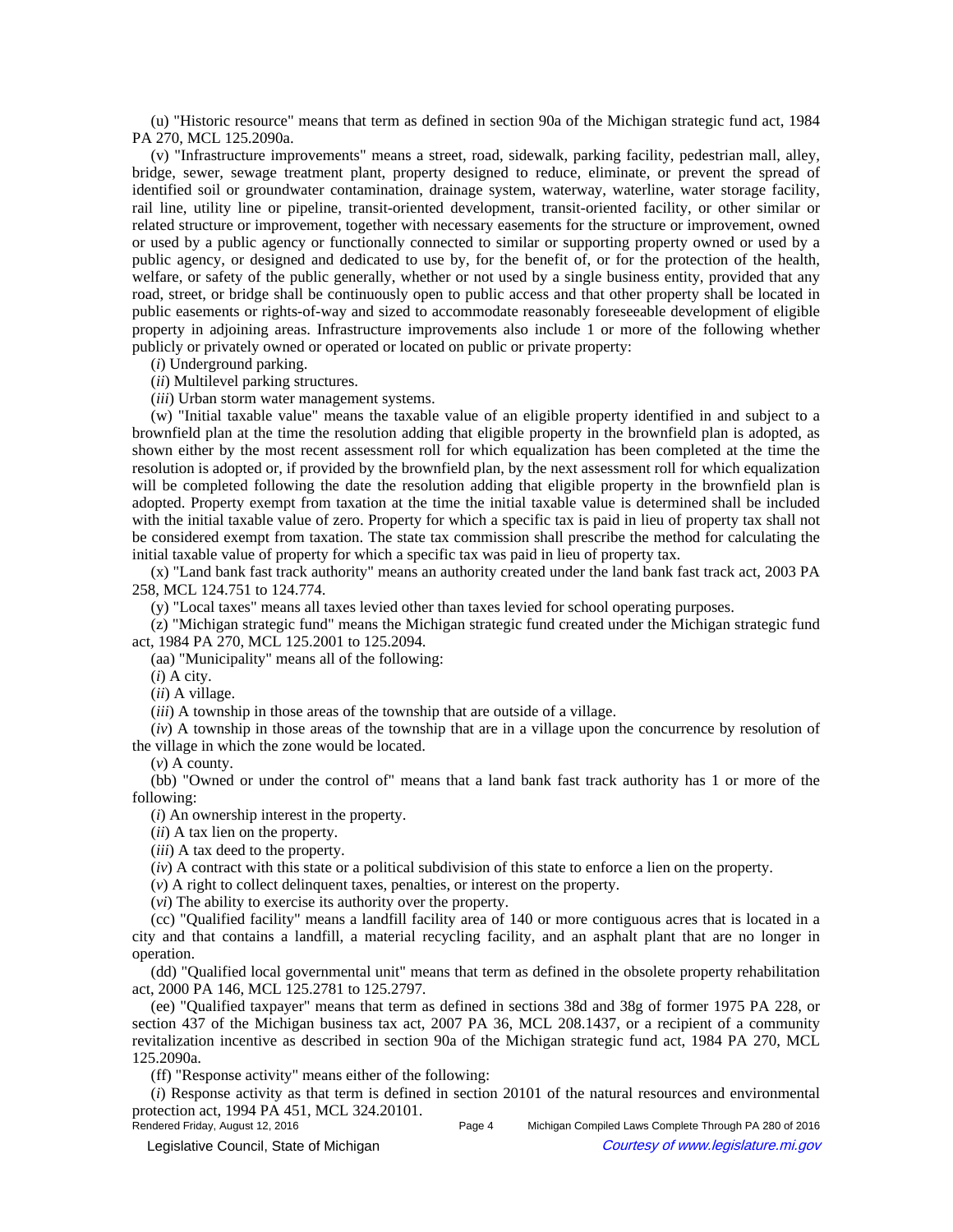(*ii*) Corrective action as that term is defined in section 21302 of the natural resources and environmental protection act, 1994 PA 451, MCL 324.21302.

(gg) "Specific taxes" means a tax levied under 1974 PA 198, MCL 207.551 to 207.572; the commercial redevelopment act, 1978 PA 255, MCL 207.651 to 207.668; the enterprise zone act, 1985 PA 224, MCL 125.2101 to 125.2123; 1953 PA 189, MCL 211.181 to 211.182; the technology park development act, 1984 PA 385, MCL 207.701 to 207.718; the obsolete property rehabilitation act, 2000 PA 146, MCL 125.2781 to 125.2797; the neighborhood enterprise zone act, 1992 PA 147, MCL 207.771 to 207.786; the commercial rehabilitation act, 2005 PA 210, MCL 207.841 to 207.856; or that portion of the tax levied under the tax reverted clean title act, 2003 PA 260, MCL 211.1021 to 211.1025a, that is not required to be distributed to a land bank fast track authority.

(hh) "State brownfield redevelopment fund" means the state brownfield redevelopment fund created in section 8a.

(ii) "Tax increment revenues" means the amount of ad valorem property taxes and specific taxes attributable to the application of the levy of all taxing jurisdictions upon the captured taxable value of each parcel of eligible property subject to a brownfield plan and personal property located on that property, regardless of whether those taxes began to be levied after the brownfield plan was adopted. Tax increment revenues do not include any of the following:

(*i*) Ad valorem property taxes specifically levied for the payment of principal of and interest on either obligations approved by the electors or obligations pledging the unlimited taxing power of the local governmental unit, and specific taxes attributable to those ad valorem property taxes.

(*ii*) For tax increment revenues attributable to eligible property also exclude the amount of ad valorem property taxes or specific taxes captured by a downtown development authority, tax increment finance authority, or local development finance authority if those taxes were captured by these other authorities on the date that eligible property became subject to a brownfield plan under this act.

(*iii*) Ad valorem property taxes levied under 1 or more of the following or specific taxes attributable to those ad valorem property taxes:

(A) The zoological authorities act, 2008 PA 49, MCL 123.1161 to 123.1183.

(B) The art institute authorities act, 2010 PA 296, MCL 123.1201 to 123.1229.

(jj) "Taxable value" means the value determined under section 27a of the general property tax act, 1893 PA 206, MCL 211.27a.

(kk) "Taxes levied for school operating purposes" means all of the following:

(*i*) The taxes levied by a local school district for operating purposes.

(*ii*) The taxes levied under the state education tax act, 1993 PA 331, MCL 211.901 to 211.906.

(*iii*) That portion of specific taxes attributable to taxes described under subparagraphs (*i*) and (*ii*).

(*ll*) "Transit-oriented development" means infrastructure improvements that are located within 1/2 mile of a transit station or transit-oriented facility that promotes transit ridership or passenger rail use as determined by the board and approved by the municipality in which it is located.

(mm) "Transit-oriented facility" means a facility that houses a transit station in a manner that promotes transit ridership or passenger rail use.

(nn) "Work plan" means a plan that describes each individual activity to be conducted to complete eligible activities and the associated costs of each individual activity.

(oo) "Zone" means, for an authority established before June 6, 2000, a brownfield redevelopment zone designated under this act.

History: 1996, Act 381, Eff. Sept. 16, 1996;-Am. 2000, Act 145, Imd. Eff. June 6, 2000;-Am. 2002, Act 254, Imd. Eff. May 1, 2002;--Am. 2003, Act 259, Imd. Eff. Jan. 5, 2004;--Am. 2003, Act 277, Imd. Eff. Jan. 8, 2004;--Am. 2005, Act 101, Imd. Eff. July 22, 2005;--Am. 2006, Act 32, Imd. Eff. Feb. 23, 2006;--Am. 2007, Act 204, Imd. Eff. Dec. 27, 2007;--Am. 2010, Act 241, Imd. Eff. Dec. 14, 2010;—Am. 2010, Act 246, Imd. Eff. Dec. 14, 2010;—Am. 2012, Act 502, Imd. Eff. Dec. 28, 2012;—Am. 2013, Act 67, Imd. Eff. June 19, 2013.

## **125.2653 Brownfield redevelopment authority; establishment; exercise of powers; alteration or amendment of boundaries; authority as public body corporate; written agreement with county.**

Sec. 3. (1) A municipality may establish 1 or more authorities. Except as provided in subsection (4), an authority with zones established before the effective date of the amendatory act that added subsection (2) shall exercise its powers within its designated zones. Except as provided in subsection (4), an authority established after the effective date of the amendatory act that added subsection (2) shall exercise its powers over any eligible property located in the municipality.

(2) An authority with zones established before the effective date of the amendatory act that added this Rendered Friday, August 12, 2016 Page 5 Michigan Compiled Laws Complete Through PA 280 of 2016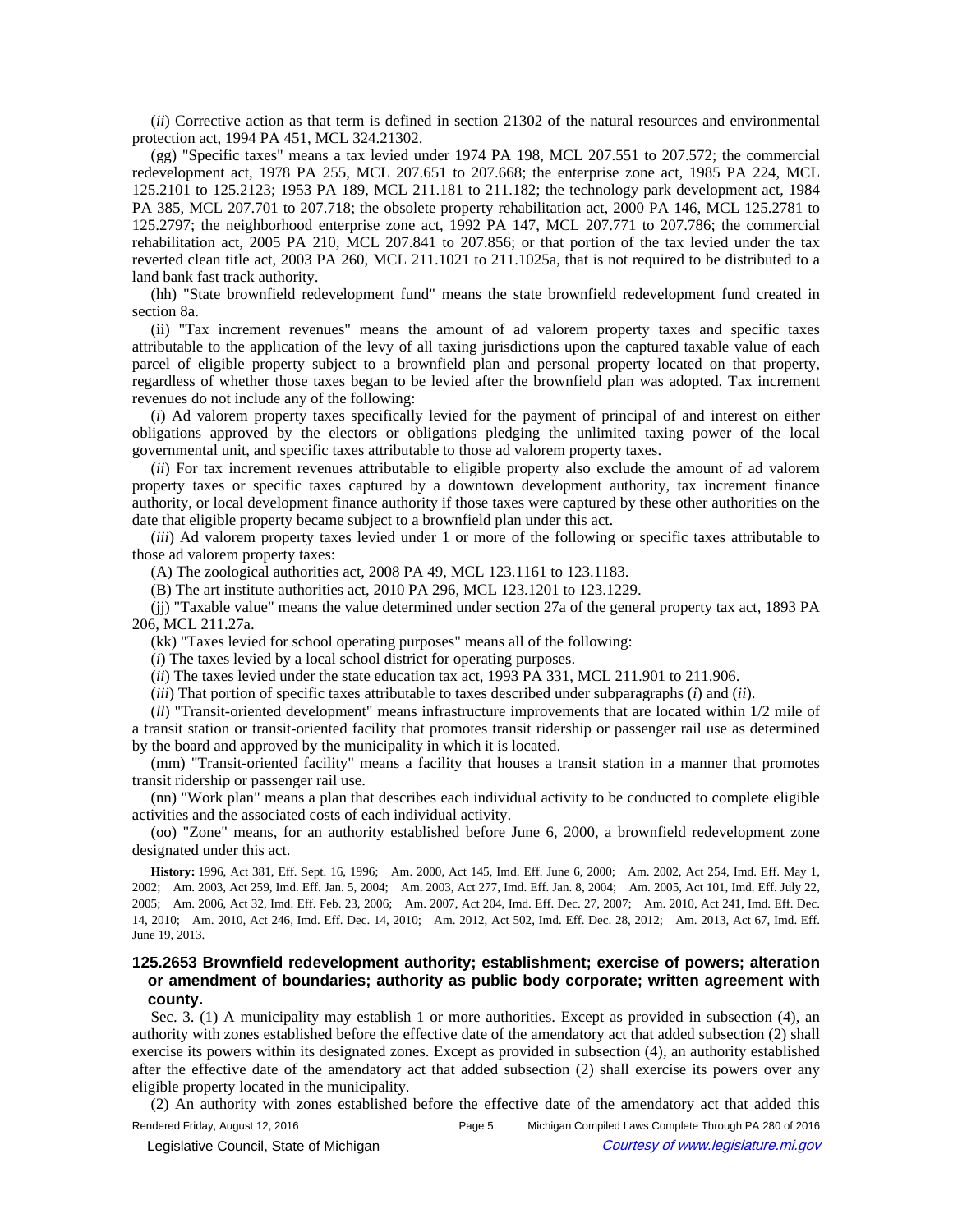subsection may alter or amend the boundaries of those zones if the authority holds a public hearing on the alteration or amendment using the procedures under section 4(2), (3), and (4).

(3) The authority shall be a public body corporate that may sue and be sued in a court of competent jurisdiction. The authority possesses all the powers necessary to carry out the purpose of its incorporation. The enumeration of a power in this act is not a limitation upon the general powers of the authority. The powers granted in this act to an authority may be exercised whether or not bonds are issued by the authority.

(4) An authority established by a county shall exercise its powers with respect to eligible property within a city, village, or township within the county only if that city, village, or township has concurred with the provisions of a brownfield plan that apply to that eligible property within the city, village, or township.

(5) A city, village, or township including a city, village, or township that is a qualified local governmental unit may enter into a written agreement with the county in which that city, village, or township is located to exercise the powers granted to that specific city, village, or township under this act.

**History:** 1996, Act 381, Eff. Sept. 16, 1996;—Am. 2000, Act 145, Imd. Eff. June 6, 2000.

## **125.2654 Resolution by governing body; adoption; notice; public hearing; proceedings establishing authority; presumption of validity; exercise as essential governmental function; implementation or modification of plan.**

Sec. 4. (1) A governing body may declare by resolution adopted by a majority of its members elected and serving its intention to create and provide for the operation of an authority.

(2) In the resolution of intent, the governing body shall set a date for holding a public hearing on the adoption of a proposed resolution creating the authority. The notice of the public hearing shall state the date, time, and place of the hearing. At that hearing, a citizen, taxpayer, official from a taxing jurisdiction whose millage may be subject to capture under a brownfield plan, or property owner of the municipality has the right to be heard in regard to the establishment of the authority.

(3) Not more than 30 days after the public hearing, if the governing body intends to proceed with the establishment of the authority, the governing body shall adopt, by majority vote of its members elected and serving, a resolution establishing the authority. The adoption of the resolution is subject to all applicable statutory or charter provisions with respect to the approval or disapproval by the chief executive or other officer of the municipality and the adoption of a resolution over his or her veto. This resolution shall be filed with the secretary of state promptly after its adoption.

(4) The proceedings establishing an authority shall be presumptively valid unless contested in a court of competent jurisdiction within 60 days after the filing of the resolution with the secretary of state.

(5) The exercise by an authority of the powers conferred by this act shall be considered to be an essential governmental function and benefit to, and a legitimate public purpose of, the state, the authority, and the municipality or units.

(6) If the board implements or modifies a brownfield plan that contains a qualified facility, the governing body shall mail notice of that implementation or modification to each taxing jurisdiction that levies ad valorem property taxes in the municipality. Not more than 60 days after receipt of that notice, the governing body of a taxing jurisdiction levying ad valorem property taxes that would otherwise be subject to capture may exempt its taxes from capture by adopting a resolution to that effect and filing a copy with the clerk of the municipality in which the qualified facility is located. The resolution takes effect when filed with that clerk and remains effective until a copy of a resolution rescinding that resolution is filed with that clerk.

History: 1996, Act 381, Eff. Sept. 16, 1996;—Am. 2000, Act 145, Imd. Eff. June 6, 2000;—Am. 2005, Act 101, Imd. Eff. July 22, 2005; Am. 2012, Act 502, Imd. Eff. Dec. 28, 2012.

# **125.2655 Designation of board by governing body; membership; trustees; applicability of subsection (2); election of chairperson, vice-chairperson, and other officers; oath; procedural rules; meetings; special meetings; removal of member; records open to public; quorum.**

Sec. 5. (1) Each authority shall be under the supervision and control of a board chosen by the governing body. Subject to subsection (2), the governing body may by majority vote designate 1 of the following to constitute the board:

(a) The board of directors of the economic development corporation of the municipality established under the economic development corporations act, 1974 PA 338, MCL 125.1601 to 125.1636.

(b) The trustees of the board of a downtown development authority established under 1975 PA 197, MCL 125.1651 to 125.1681.

(c) The trustees of the board of a tax increment financing authority established under the tax increment finance authority act, 1980 PA 450, MCL 125.1801 to 125.1830.

Michigan Compiled Laws Complete Through PA 280 of 2016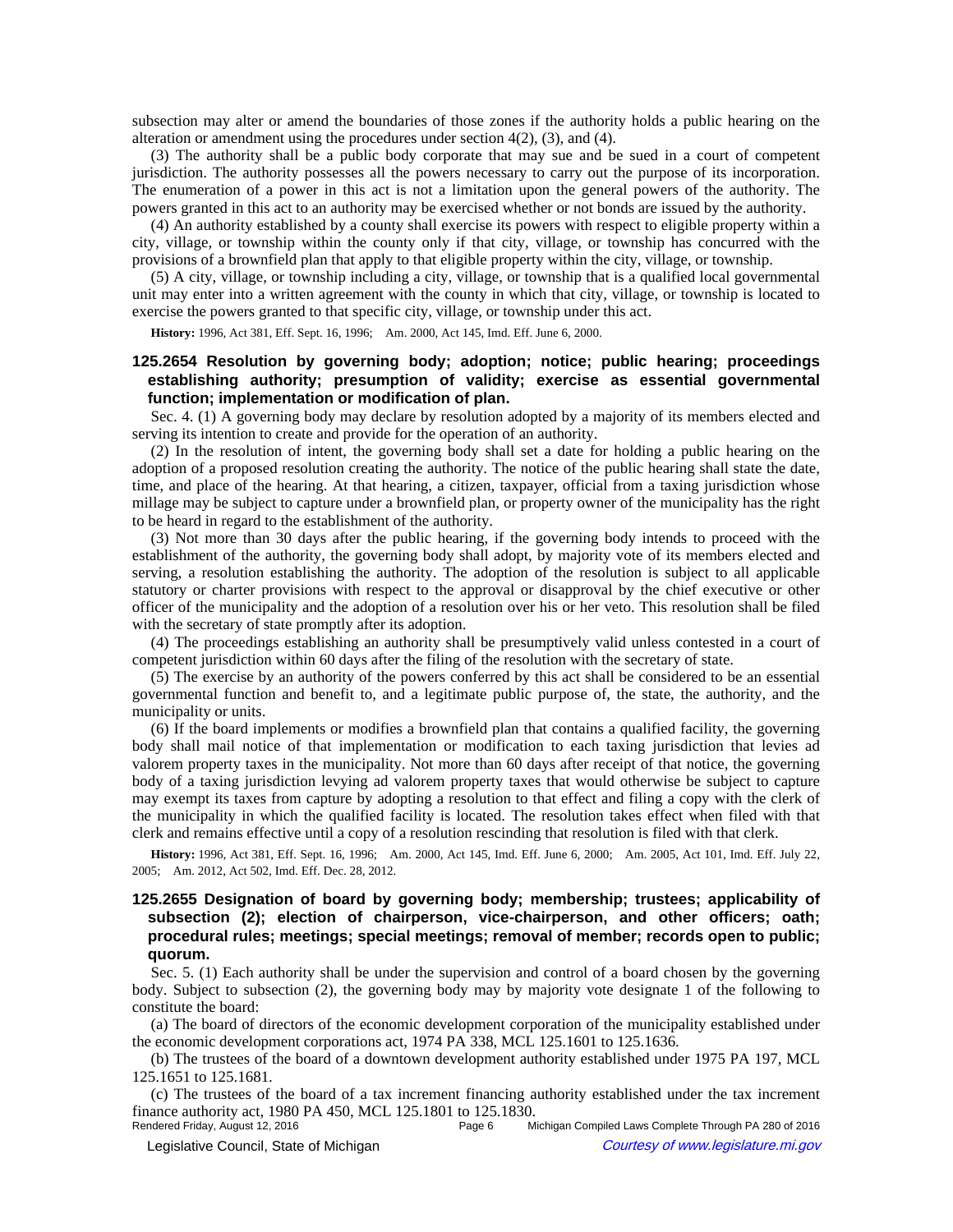(d) The trustees of the board of a local development financing authority established under the local development financing act, 1986 PA 281, MCL 125.2151 to 125.2174.

(e) Not less than 5 nor more than 9 persons appointed by the chief executive officer of the municipality subject to the approval of the governing body. Of the initial members appointed, an equal number, as near as practicable, shall be appointed for 1 year, 2 years, and 3 years. A member shall hold office until the member's successor is appointed and qualified. Thereafter, each member shall serve for a term of 3 years. An appointment to fill a vacancy shall be made by the chief executive officer of the municipality for the unexpired term only. Members of the board shall serve without compensation, but shall be reimbursed for reasonable actual and necessary expenses.

(2) The governing body of a municipality in which a board described in subsection  $(1)(b)$ , (c), or (d) has been established shall designate the trustees of 1 of those boards to constitute the board. This subsection shall only apply in the event a board described in subsection  $(1)(b)$ ,  $(c)$ , or  $(d)$  is authorized under subsection  $(1)$  to serve as the board of the authority.

(3) The members shall elect 1 of their membership as chairperson and another as vice-chairperson. The members may designate and elect other officers of the board as they consider necessary.

(4) Before assuming the duties of office, a member shall qualify by taking and subscribing to the oath of office provided in section 1 of article XI of the state constitution of 1963.

(5) The board shall adopt rules governing its procedure and the holding of regular meetings, subject to the approval of the governing body. Special meetings may be held when called in the manner provided in the rules of the board. Meetings of the board shall be open to the public, in accordance with the open meetings act, 1976 PA 267, MCL 15.261 to 15.275. The rules of procedure of the authority may permit a person to be appointed to the board in his or her capacity as a public official, whether appointed or elected. The rules of procedure of the authority may also provide that the member's term on the board shall expire upon expiration of the member's service as a public official. The expiration of service as a public official shall be defined to also include the public official's resignation or removal from the position as a public official.

(6) After notice and an opportunity to be heard, a member of the board appointed under subsection  $(1)(e)$ may be removed before the expiration of his or her term for cause by the governing body. Removal of a member is subject to review by the circuit court.

(7) All financial records of an authority shall be open to the public under the freedom of information act, 1976 PA 442, MCL 15.231 to 15.246.

(8) A majority of the members of the board appointed and serving shall constitute a quorum. Action may be taken by the board at a meeting upon a vote of the majority of the members present.

History: 1996, Act 381, Eff. Sept. 16, 1996;—Am. 2000, Act 145, Imd. Eff. June 6, 2000;—Am. 2014, Act 244, Imd. Eff. June 27, 2014.

## **125.2656 Appointment or employment of director, treasurer, secretary, personnel, and consultants; assistance provided by municipality; retirement and insurance programs.**

Sec. 6. (1) The board may employ and fix the compensation of a director of the authority, subject to the approval of the governing body creating the authority. The director shall serve at the pleasure of the board. A member of the board is not eligible to hold the position of director. Before entering upon the duties of the office, the director shall take and subscribe to the oath of office provided in section 1 of article XI of the state constitution of 1963 and shall furnish bond by posting a bond in the sum specified in the resolution establishing the authority. The bond shall be payable to the authority for the use and benefit of the authority, approved by the board, and filed with the clerk of the municipality. The premium on the bond shall be considered an operating expense of the authority, payable from funds available to the authority for expenses of operation. The director shall be the chief officer of the authority. Subject to the approval of the board, the director shall supervise and be responsible for the preparation of plans and the performance of the functions of the authority in the manner authorized by this act. The director shall attend the meetings of the board and shall render to the board and to the governing body a regular report covering the activities and financial condition of the authority. If the director is absent or disabled, the board may designate a qualified person as acting director to perform the duties of the office. Before entering upon the duties of the office, the acting director shall take and subscribe to the oath of office referenced in this subsection and furnish bond as required of the director. The director shall furnish the board with information or reports governing the operation of the authority, as the board requires.

(2) The board may appoint or employ and fix the compensation of a treasurer who shall keep the financial records of the authority and who, together with the director, if a director is appointed, shall approve all vouchers for the expenditure of funds of the authority. The treasurer shall perform other duties as may be delegated by the board and shall furnish bond in an amount as prescribed by the board.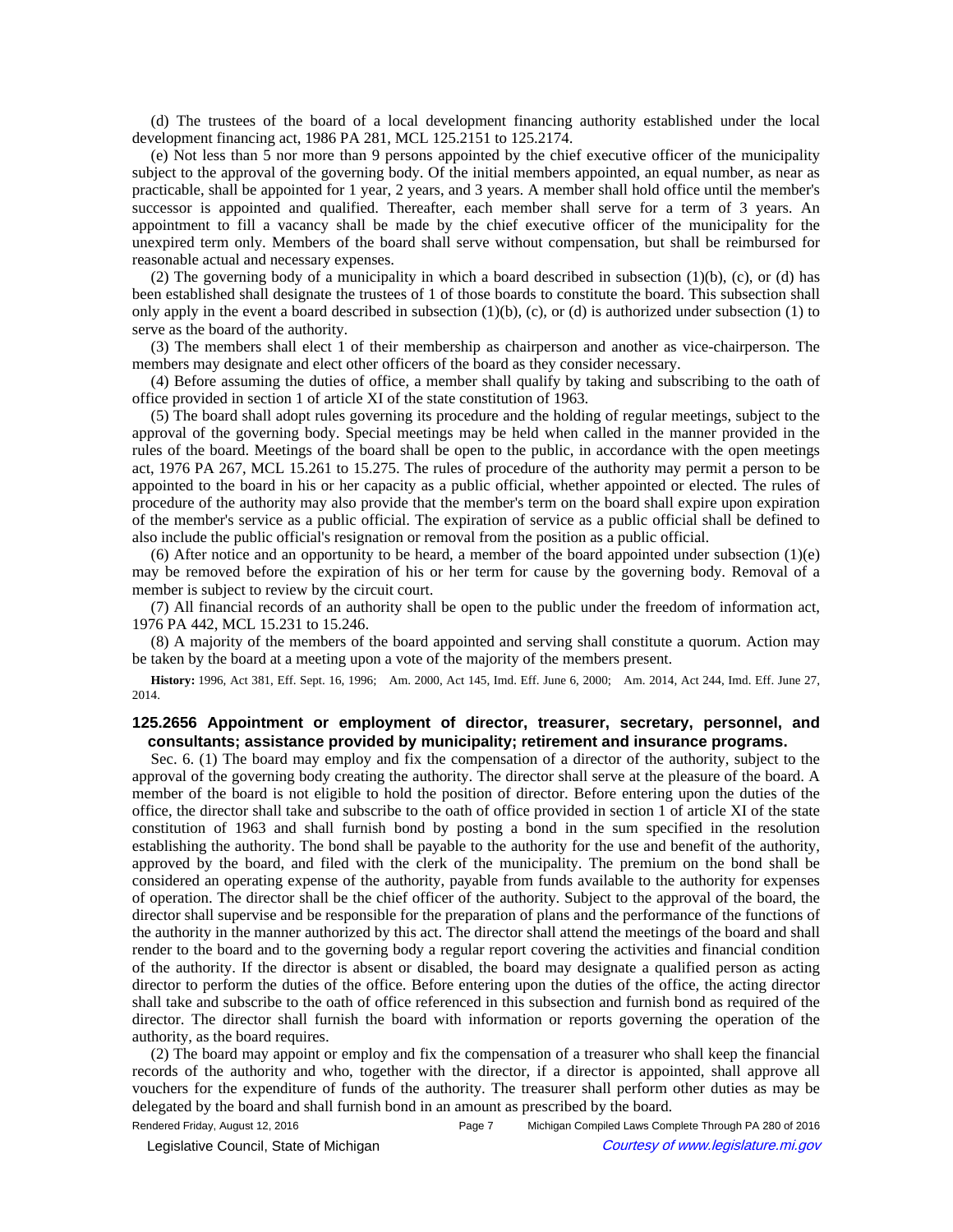(3) The board may appoint or employ and fix the compensation of a secretary who shall maintain custody of the official seal and of records, books, documents, or other papers not required to be maintained by the treasurer. The secretary shall attend meetings of the board and keep a record of its proceedings and shall perform other duties as may be delegated by the board.

(4) The board may employ and retain personnel and consultants as considered necessary by the board, including legal counsel to advise the board in the proper performance of its duties and to represent the authority in actions brought by or against the authority.

(5) Upon request of the authority, the municipality may provide assistance to the authority in the performance of its powers and duties.

(6) The employees of an authority may be eligible to participate in municipal retirement and insurance programs of the municipality as if they were civil service employees on the same basis as civil service employees.

**History:** 1996, Act 381, Eff. Sept. 16, 1996.

## **125.2657 Powers of authority; determining captured taxable value; transfer of municipality funds to authority.**

Sec. 7. (1) An authority may do 1 or more of the following:

(a) Adopt, amend, and repeal bylaws for the regulation of its affairs and the conduct of its business.

(b) Incur and expend funds to pay or reimburse a public or private person for costs of eligible activities attributable to an eligible property.

(c) As approved by the municipality, incur costs and expend funds from the local site remediation revolving fund created under section 8 for purposes authorized in that section.

(d) Make and enter into contracts necessary or incidental to the exercise of its powers and the performance of its duties, including, but not limited to, lease purchase agreements, land contracts, installment sales agreements, and loan agreements.

(e) On terms and conditions and in a manner and for consideration the authority considers proper or for no monetary consideration, own, mortgage, convey, or otherwise dispose of, or lease as lessor or lessee, land and other property, real or personal, or rights or interests in the property, that the authority determines are reasonably necessary to achieve the purposes of this act, and grant or acquire licenses, easements, and options with respect to the property.

(f) Acquire, maintain, repair, or operate all devices necessary to ensure continued eligible activities on eligible property.

(g) Accept grants and donations of property, labor, or other things of value from a public or private source.

(h) Incur costs in connection with the performance of its authorized functions, including, but not limited to, administrative costs and architect, engineer, legal, or accounting fees.

(i) Study, develop, and prepare the reports or plans the authority considers necessary to assist it in the exercise of its powers under this act and to monitor and evaluate the progress under this act.

(j) Procure insurance against loss in connection with the authority's property, assets, or activities.

(k) Invest the money of the authority at the authority's discretion in obligations determined proper by the authority, and name and use depositories for its money.

(*l*) Make loans, participate in the making of loans, undertake commitments to make loans and mortgages, buy and sell loans and mortgages at public or private sale, rewrite loans and mortgages, discharge loans and mortgages, foreclose on a mortgage, commence an action to protect or enforce a right conferred upon the authority by a law, mortgage, loan, contract, or other agreement, bid for and purchase property that was the subject of the mortgage at a foreclosure or other sale, acquire and take possession of the property and in that event compute, administer, pay the principal and interest on obligations incurred in connection with that property, and dispose of and otherwise deal with the property, in a manner necessary or desirable to protect the interests of the authority.

(m) Borrow money and issue its bonds and notes under the revised municipal finance act, 2001 PA 34, MCL 141.2101 to 141.2821, in anticipation of collection of tax increment revenues.

(n) Do all other things necessary or convenient to achieve the objectives and purposes of the authority, this act, or other laws that relate to the purposes and responsibilities of the authority.

(2) The authority shall determine the captured taxable value of each parcel of eligible property. The captured taxable value of a parcel shall not be less than zero.

(3) A municipality may transfer the funds of the municipality to an authority or to another person on behalf of the authority in anticipation of repayment by the authority.

History: 1996, Act 381, Eff. Sept. 16, 1996;—Am. 2000, Act 145, Imd. Eff. June 6, 2000;—Am. 2002, Act 413, Imd. Eff. June 3, 2002.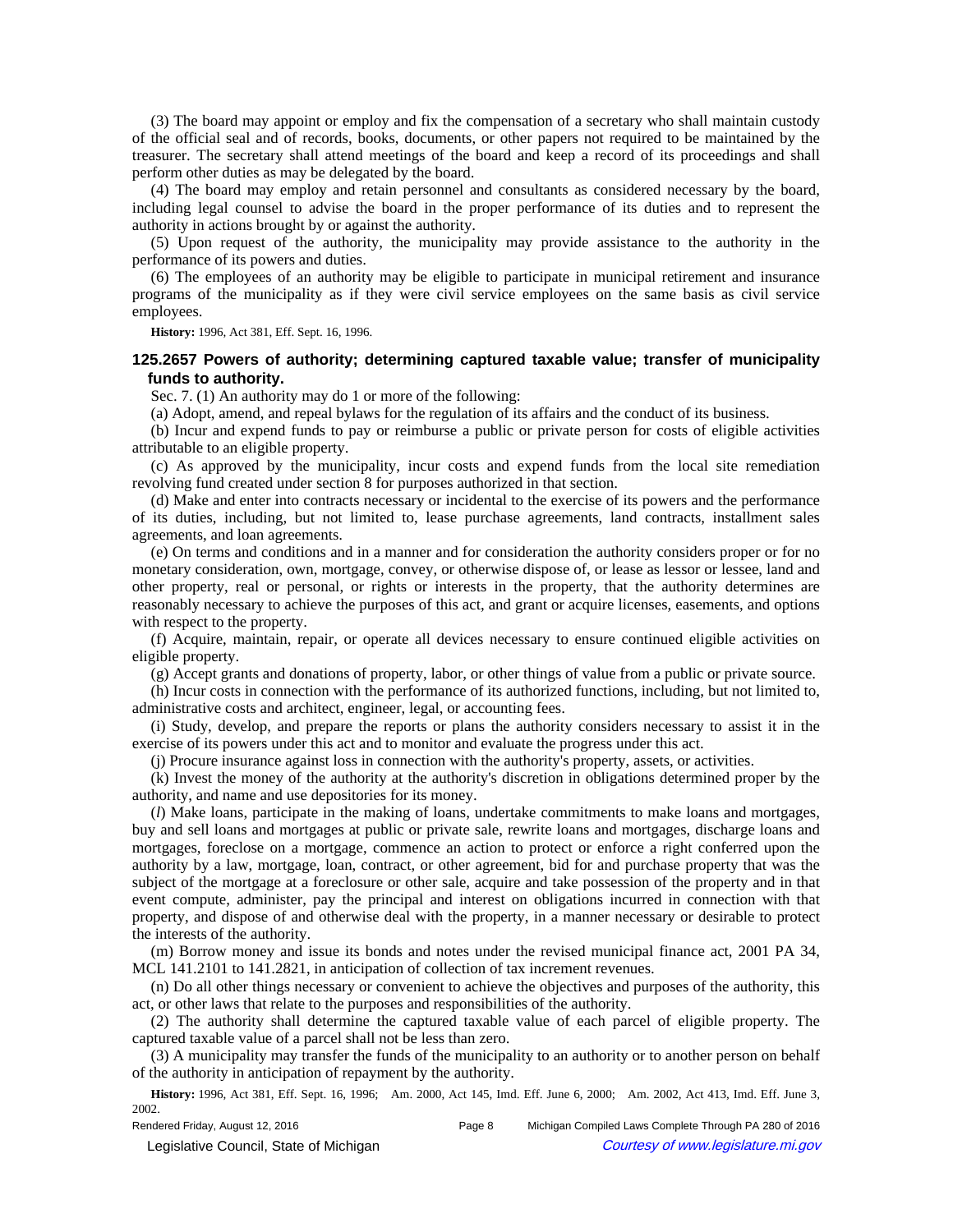### **125.2658 Local site remediation revolving fund.**

Sec. 8. (1) An authority may establish a local site remediation revolving fund. A local site remediation revolving fund shall consist of money available under section 13(5) and may also consist of money appropriated or otherwise made available from public or private sources.

(2) The local site remediation revolving fund may be used only to pay the costs of eligible activities on eligible property that is located within the municipality.

(3) An authority or a municipality on behalf of an authority may incur an obligation for the purpose of funding a local site remediation revolving fund.

History: 1996, Act 381, Eff. Sept. 16, 1996;—Am. 2000, Act 145, Imd. Eff. June 6, 2000;—Am. 2012, Act 502, Imd. Eff. Dec. 28, 2012.

### **125.2658a Brownfield redevelopment fund.**

Sec. 8a. (1) The state brownfield redevelopment fund is created as a revolving fund within the department of treasury to be administered as provided in this section. The state treasurer shall direct the investment of the state brownfield redevelopment fund. Money in the state brownfield redevelopment fund at the close of the fiscal year shall remain in the state brownfield redevelopment fund and shall not lapse to the general fund.

(2) The state treasurer shall credit to the fund money from the following sources:

(a) All amounts deposited into the state brownfield redevelopment fund under section 13(21).

(b) The proceeds from repayment of a loan, including interest on those repayments, under subsection  $(5)(f)$ .

(c) Interest on funds deposited into the state brownfield redevelopment fund.

(d) Money obtained from any other source authorized by law.

(3) The state brownfield redevelopment fund may be used only for the following purposes:

(a) To pay administrative costs of all of the following:

(*i*) The Michigan strategic fund to implement this act.

(*ii*) The department to implement this act.

(*iii*) The department to implement part 196 of the natural resources and environmental protection act, 1994 PA 451, MCL 324.19601 to 324.19616.

(b) To fund a grant and loan program for the costs of eligible activities described in section 13(15) on eligible property as provided in subsection (5).

(c) To make deposits into the clean Michigan initiative bond fund under section 19606(2)(d) of the natural resources and environmental protection act, 1994 PA 451, MCL 324.19606, for use in providing grants and loans under part 196 of the natural resources and environmental protection act, 1994 PA 451, MCL 324.19601 to 324.19616.

(4) Not more than 15% of the amounts deposited annually into the state brownfield redevelopment fund may be used for purposes of subsection (3)(a).

(5) The state brownfield redevelopment fund may be used to fund a grant and loan program for the costs of eligible activities described in section 13(15) on eligible property under this subsection. The grant and loan program shall provide for all of the following:

(a) The Michigan strategic fund shall create and operate a grant and loan program to provide grants and loans to fund eligible activities described in section 13(15) on eligible property. The Michigan strategic fund shall develop and use a detailed application, approval, and compliance process adopted by resolution of the board of the Michigan strategic fund. This process shall be published and available on the Michigan strategic fund website. Program standards, guidelines, templates, or any other forms to implement the grant and loan program shall be approved by the board of the Michigan strategic fund. The Michigan strategic fund may delegate its approval authority under this subsection to a designee.

(b) A person may apply to the Michigan strategic fund for approval of a grant or loan to fund eligible activities described in section 13(15) on eligible property.

(c) The Michigan strategic fund shall approve or deny an application not more than 90 days after receipt of an administratively complete application. If the application is neither approved nor denied within 90 days, it shall be considered by the board of the Michigan strategic fund, or its designee if delegated, for action at, or by, the next regularly scheduled board meeting. The Michigan strategic fund may delegate the approval or denial of an application to the chairperson of the Michigan strategic fund or other designees determined by the board.

(d) When an application is approved under this subsection, the Michigan strategic fund shall enter into a written agreement with the applicant. The written agreement shall provide all the conditions imposed on the applicant and the terms of the grant or loan. The written agreement shall also provide for penalties if the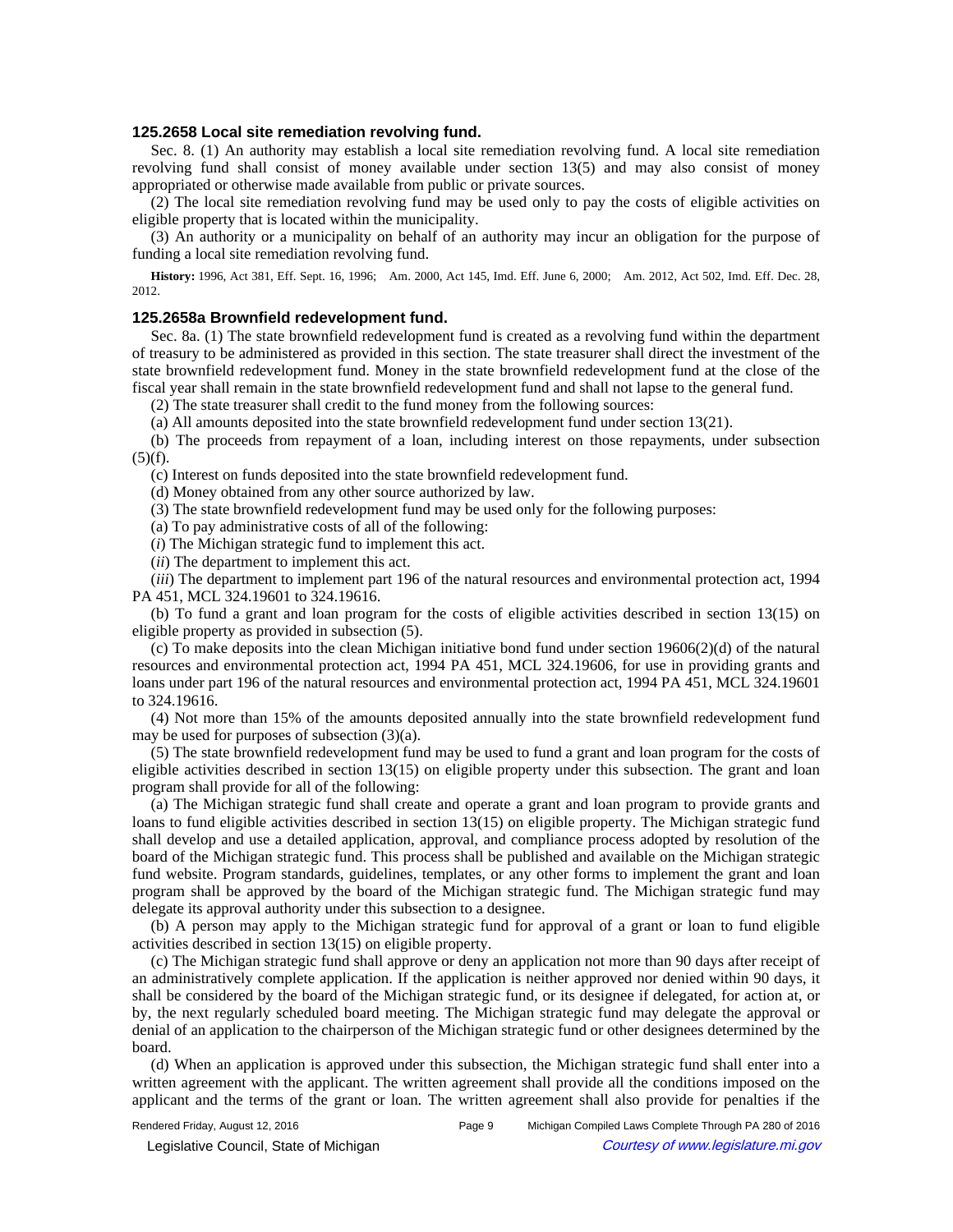applicant fails to comply with the provisions of the written agreement.

(e) After the Michigan strategic fund and the applicant have entered into a written agreement under subdivision (d), the Michigan strategic fund shall distribute the proceeds to the applicant according to the terms of the written agreement.

(f) Any proceeds from repayment of a loan, including interest on those repayments, under this subsection shall be paid into the state brownfield redevelopment fund.

**History:** Add. 2012, Act 502, Imd. Eff. Dec. 28, 2012.

### **125.2659 Authority as instrumentality of political subdivision.**

Sec. 9. The authority shall be considered an instrumentality of a political subdivision for purposes of Act No. 227 of the Public Acts of 1972, being sections 213.321 to 213.332 of the Michigan Compiled Laws.

**History:** 1996, Act 381, Eff. Sept. 16, 1996.

#### **125.2660 Taking, transfer, and use of private property.**

Sec. 10. A municipality may transfer private property taken under the uniform condemnation procedures act, Act No. 87 of the Public Acts of 1980, being sections 213.51 to 213.77 of the Michigan Compiled Laws, to the authority for use as authorized in the brownfield plan, on terms and conditions it considers appropriate. The taking, transfer, and use shall be considered necessary for public purposes and for the benefit of the public.

**History:** 1996, Act 381, Eff. Sept. 16, 1996.

### **125.2661 Financing sources of authority activities.**

Sec. 11. The activities of the authority shall be financed from 1 or more of the following sources:

(a) Contributions, contractual payments, or appropriations to the authority for the performance of its functions or to pay the costs of a brownfield plan of the authority.

(b) Revenues from a property, building, or facility owned, leased, licensed, or operated by the authority or under its control, subject to the limitations imposed upon the authority by trusts or other agreements.

(c) Subject to the limitations imposed under sections 8, 13, and 15, 1 or both of the following:

(*i*) Tax increment revenues received under a brownfield plan established under sections 13 and 14.

(*ii*) Proceeds of tax increment bonds and notes issued under section 17.

(d) Proceeds of revenue bonds and notes issued under section 12.

(e) Revenue available in the local site remediation revolving fund for the costs described in section 8.

(f) Money obtained from all other sources approved by the governing body of the municipality or otherwise authorized by law for use by the authority or the municipality to finance activities authorized under this act.

**History:** 1996, Act 381, Eff. Sept. 16, 1996.

### **125.2662 Bonds and notes of authority.**

Sec. 12. (1) The authority may borrow money and issue its negotiable revenue bonds or notes to finance all or part of the costs of eligible activities or of another activity of the authority under this act. Revenue bonds and notes issued under this section are subject to the revenue bond act of 1933, 1933 PA 94, MCL 141.101 to 141.140. The costs that may be financed by the issuance of revenue bonds or notes may include the costs of purchasing, acquiring, constructing, improving, enlarging, extending, or repairing property in connection with an activity authorized under this act; engineering, architectural, legal, accounting, or financial expenses; the costs necessary or incidental to the borrowing of money; interest on the bonds or notes during the period of construction; a reserve for payment of principal and interest on the bonds or notes; and a reserve for operation and maintenance until sufficient revenues have developed. The authority may secure the bonds and notes by mortgage, assignment, or pledge of the property and all money, revenues, or income received in connection with the property.

(2) A pledge made by the authority shall be valid and binding from the time the pledge is made. The money or property pledged by the authority immediately shall be subject to the lien of the pledge without a physical delivery, filing, or further act. The lien of a pledge shall be valid and binding as against parties having claims in tort, contract, or otherwise against the authority, irrespective of whether the parties have notice of the lien. Filing of the resolution, the trust agreement, or another instrument by which a pledge is created is not required.

(3) Bonds or notes issued under this section shall be exempt from all taxation in this state except estate and transfer taxes, and the interest on the bonds or notes shall be exempt from all taxation in this state, notwithstanding that the interest may be subject to federal income tax.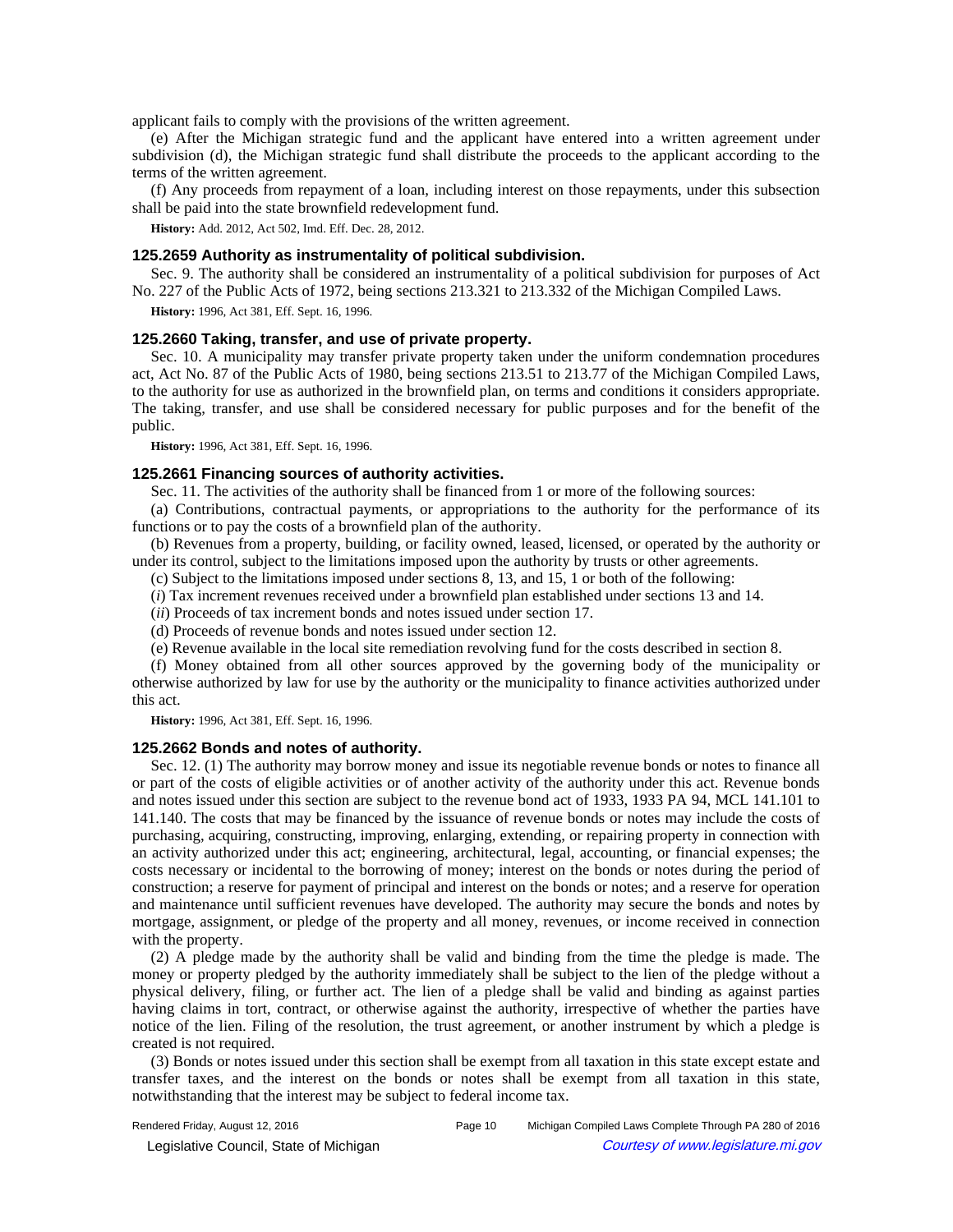(4) Unless otherwise provided by a majority vote of the members of its governing body, the municipality shall not be liable on bonds or notes of the authority issued under this section and the bonds or notes shall not be a debt of the municipality.

(5) The bonds and notes of the authority may be invested in by the state treasurer and all other public officers, state agencies and political subdivisions, insurance companies, banks, savings and loan associations, investment companies, and fiduciaries and trustees, and may be deposited with and received by the state treasurer and all other public officers and the agencies and political subdivisions of this state for all purposes for which the deposit of bonds or notes is authorized. The authority granted by this section is supplemental and in addition to all other authority granted by law.

History: 1996, Act 381, Eff. Sept. 16, 1996;-Am. 2002, Act 413, Imd. Eff. June 3, 2002.

#### **125.2663 Brownfield plan; provisions.**

Sec. 13. (1) Subject to section 15, the board may implement a brownfield plan. The brownfield plan may apply to 1 or more parcels of eligible property whether or not those parcels of eligible property are contiguous and may be amended to apply to additional parcels of eligible property. Except as otherwise authorized by this act, if more than 1 eligible property is included within the plan, the tax increment revenues under the plan shall be determined individually for each eligible property. Each plan or an amendment to a plan shall be approved by the governing body of the municipality and shall contain all of the following:

(a) A description of the costs of the plan intended to be paid for with the tax increment revenues or, for a plan for eligible properties qualified on the basis that the property is owned or under the control of a land bank fast track authority, a listing of all eligible activities that may be conducted for 1 or more of the eligible properties subject to the plan.

(b) A brief summary of the eligible activities that are proposed for each eligible property or, for a plan for eligible properties qualified on the basis that the property is owned or under the control of a land bank fast track authority, a brief summary of eligible activities conducted for 1 or more of the eligible properties subject to the plan.

(c) An estimate of the captured taxable value and tax increment revenues for each year of the plan from the eligible property. The plan may provide for the use of part or all of the captured taxable value, including deposits in the local site remediation revolving fund, but the portion intended to be used shall be clearly stated in the plan. The plan shall not provide either for an exclusion from captured taxable value of a portion of the captured taxable value or for an exclusion of the tax levy of 1 or more taxing jurisdictions unless the tax levy is excluded from tax increment revenues in section 2(ii), or unless the tax levy is excluded from capture under section 15.

(d) The method by which the costs of the plan will be financed, including a description of any advances made or anticipated to be made for the costs of the plan from the municipality.

(e) The maximum amount of note or bonded indebtedness to be incurred, if any.

(f) The beginning date and duration of capture of tax increment revenues for each eligible property as determined under subsection (22).

(g) An estimate of the impact of tax increment financing on the revenues of all taxing jurisdictions in which the eligible property is located.

(h) A legal description of the eligible property to which the plan applies, a map showing the location and dimensions of each eligible property, a statement of the characteristics that qualify the property as eligible property, and a statement of whether personal property is included as part of the eligible property. If the project is on property that is functionally obsolete, the taxpayer shall include, with the application, an affidavit signed by a level 3 or level 4 assessor, that states that it is the assessor's expert opinion that the property is functionally obsolete and the underlying basis for that opinion.

(i) Estimates of the number of persons residing on each eligible property to which the plan applies and the number of families and individuals to be displaced. If occupied residences are designated for acquisition and clearance by the authority, the plan shall include a demographic survey of the persons to be displaced, a statistical description of the housing supply in the community, including the number of private and public units in existence or under construction, the condition of those in existence, the number of owner-occupied and renter-occupied units, the annual rate of turnover of the various types of housing and the range of rents and sale prices, an estimate of the total demand for housing in the community, and the estimated capacity of private and public housing available to displaced families and individuals.

(j) A plan for establishing priority for the relocation of persons displaced by implementation of the plan.

(k) Provision for the costs of relocating persons displaced by implementation of the plan, and financial assistance and reimbursement of expenses, including litigation expenses and expenses incident to the transfer of title, in accordance with the standards and provisions of the uniform relocation assistance and real property Rendered Friday, August 12, 2016 Page 11 Michigan Compiled Laws Complete Through PA 280 of 2016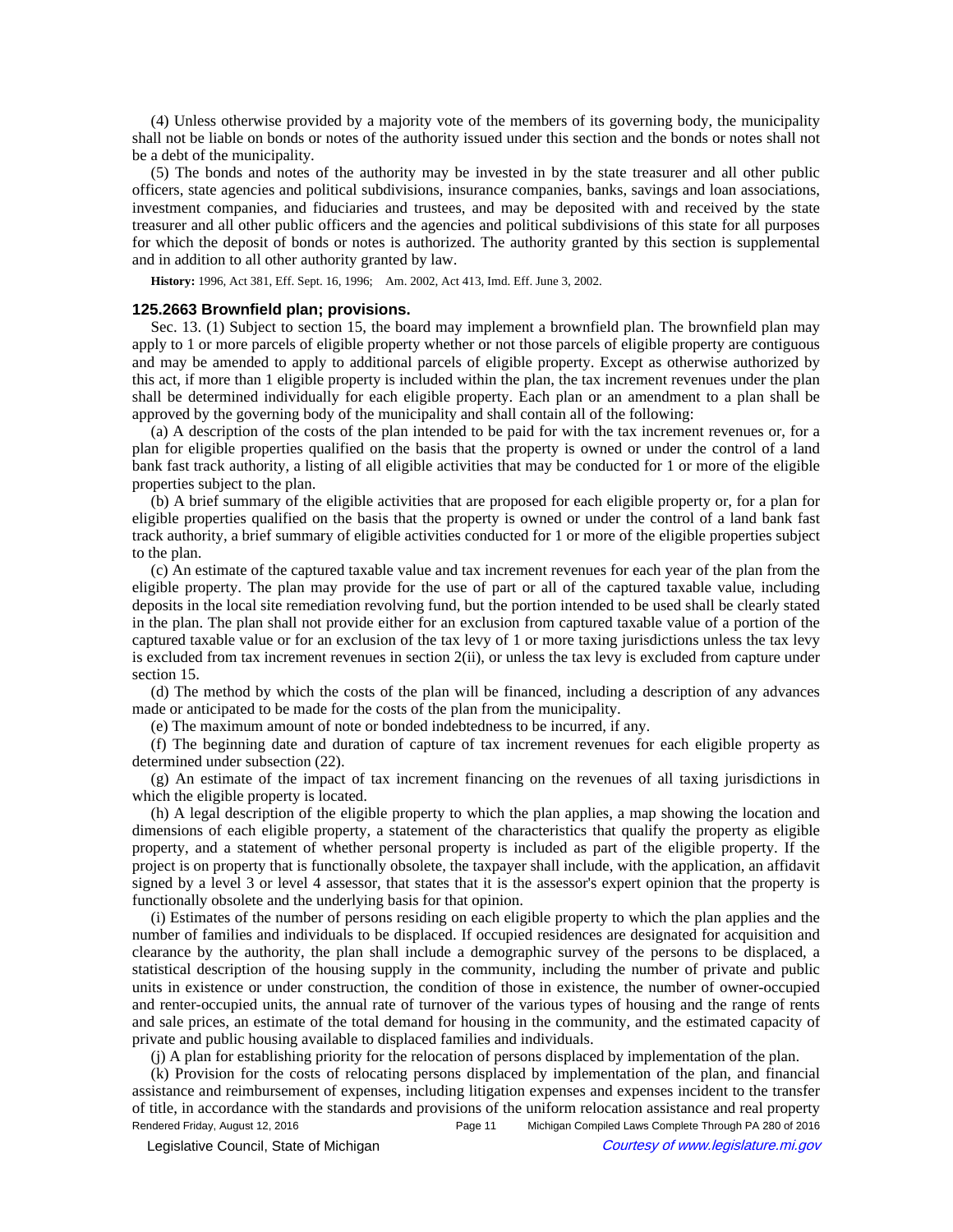acquisition policies act of 1970, Public Law 91-646.

- (*l*) A strategy for compliance with 1972 PA 227, MCL 213.321 to 213.332.
- (m) A description of proposed use of the local site remediation revolving fund.
- (n) Other material that the authority or governing body considers pertinent.

(2) The percentage of all taxes levied on a parcel of eligible property for school operating expenses that is captured and used under a brownfield plan and all tax increment finance plans under 1975 PA 197, MCL 125.1651 to 125.1681, the tax increment finance authority act, 1980 PA 450, MCL 125.1801 to 125.1830, or the local development financing act, 1986 PA 281, MCL 125.2151 to 125.2174, shall not be greater than the combination of the plans' percentage capture and use of all local taxes levied for purposes other than for the payment of principal of and interest on either obligations approved by the electors or obligations pledging the unlimited taxing power of the local unit of government. This subsection shall apply only when taxes levied for school operating purposes are subject to capture under section 15.

(3) Except as provided in this subsection and subsections (5), (15), and (16), tax increment revenues related to a brownfield plan shall be used only for costs of eligible activities attributable to the eligible property, the captured taxable value of which produces the tax increment revenues, including the cost of principal of and interest on any obligation issued by the authority to pay the costs of eligible activities attributable to the eligible property, and the reasonable costs of preparing a brownfield plan, combined brownfield plan, or a work plan for the eligible property. For property owned or under the control of a land bank fast track authority, tax increment revenues related to a brownfield plan may be used for eligible activities attributable to any eligible property owned or under the control of the land bank fast track authority, the cost of principal of and interest on any obligation issued by the authority to pay the costs of eligible activities, the reasonable costs of preparing a combined brownfield plan or work plan. Except as provided in subsection (18), tax increment revenues captured from taxes levied by this state under the state education tax act, 1993 PA 331, MCL 211.901 to 211.906, or taxes levied by a local school district shall not be used for eligible activities described in section 2(n)(*iv*)(E).

(4) Except as provided in subsection (5), a brownfield plan shall not authorize the capture of tax increment revenue from eligible property after the year in which the total amount of tax increment revenues captured is equal to the sum of the costs permitted to be funded with tax increment revenues under this act.

(5) A brownfield plan may authorize the capture of additional tax increment revenue from an eligible property in excess of the amount authorized under subsection (4) during the time of capture for the purpose of paying the costs permitted under subsection (3), or for not more than 5 years after the time that capture is required for the purpose of paying the costs permitted under subsection (3), or both. Excess revenues captured under this subsection shall be deposited in the local site remediation revolving fund created under section 8 and used for the purposes authorized in section 8. If tax increment revenues attributable to taxes levied for school operating purposes from eligible property are captured by the authority for purposes authorized under subsection (3), the tax increment revenues captured for deposit in the local site remediation revolving fund also may include tax increment revenues attributable to taxes levied for school operating purposes in an amount not greater than the tax increment revenues levied for school operating purposes captured from the eligible property by the authority for the purposes authorized under subsection (3). Excess tax increment revenues from taxes levied for school operating purposes for eligible activities authorized under subsection (15) by the Michigan strategic fund shall not be captured for deposit in the local site remediation revolving fund.

(6) An authority shall not expend tax increment revenues to acquire or prepare eligible property, unless the acquisition or preparation is an eligible activity.

(7) Costs of eligible activities attributable to eligible property include all costs that are necessary or related to a release from the eligible property, including eligible activities on properties affected by a release from the eligible property. For purposes of this subsection, "release" means that term as defined in section 20101 of the natural resources and environmental protection act, 1994 PA 451, MCL 324.20101.

(8) Costs of a response activity paid with tax increment revenues that are captured pursuant to subsection (3) may be recovered from a person who is liable for the costs of eligible activities at an eligible property. This state or an authority may undertake cost recovery for tax increment revenue captured. Before an authority or this state may institute a cost recovery action, it must provide the other with 120 days' notice. This state or an authority that recovers costs under this subsection shall apply those recovered costs to the following, in the following order of priority:

(a) The reasonable attorney fees and costs incurred by this state or an authority in obtaining the cost recovery.

(b) One of the following:

(*i*) If an authority undertakes the cost recovery action, the authority shall deposit the remaining recovered<br>Rendered Friday, August 12, 2016<br>Michigan Compiled Laws Complete Through PA 280 of 2016 Michigan Compiled Laws Complete Through PA 280 of 2016 © Legislative Council, State of Michigan Council Courtesy of www.legislature.mi.gov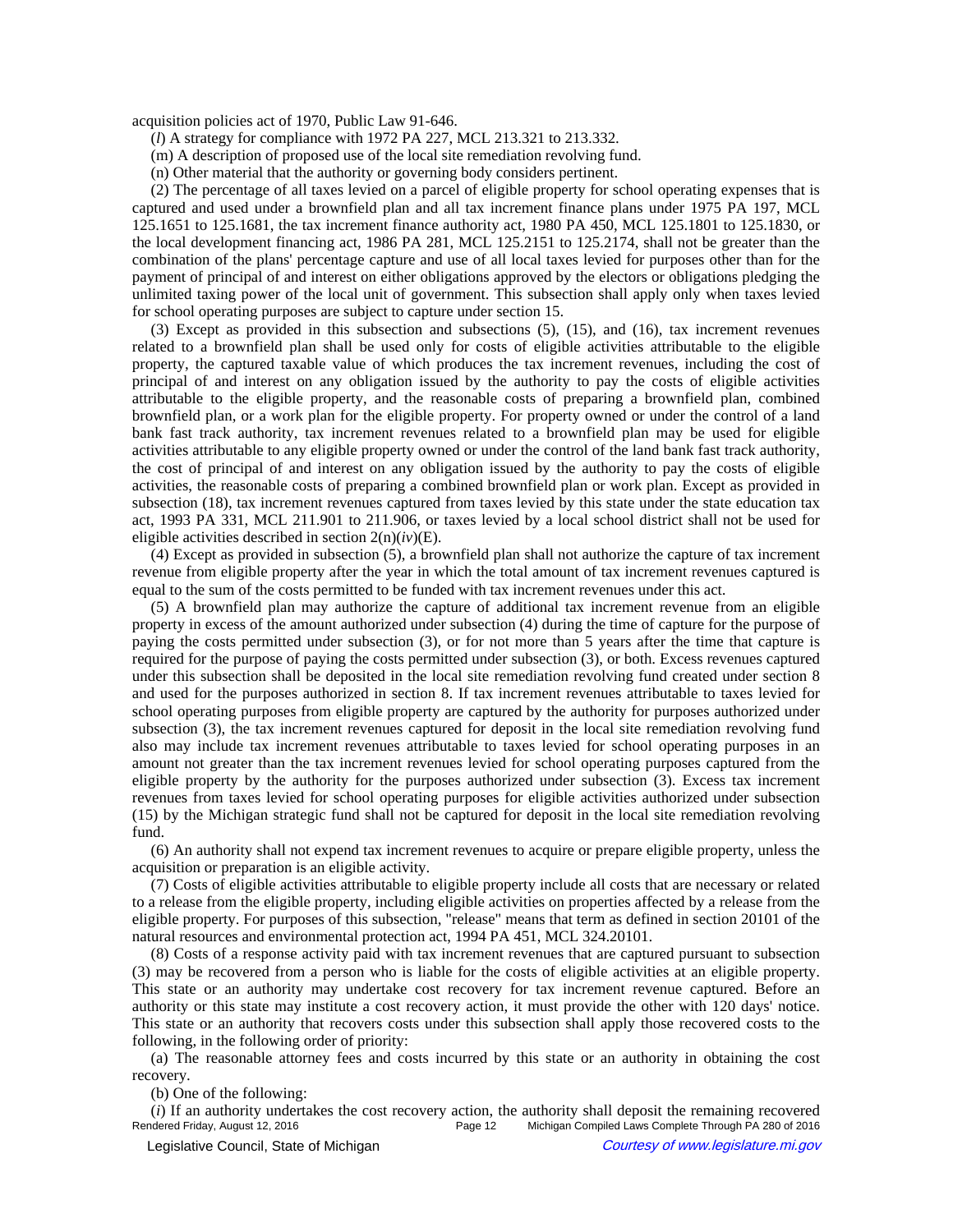funds into the local site remediation fund created pursuant to section 8, if such a fund has been established by the authority. If a local site remediation fund has not been established, the authority shall disburse the remaining recovered funds to the local taxing jurisdictions in the proportion that the local taxing jurisdictions' taxes were captured.

(*ii*) If this state undertakes a cost recovery action, this state shall deposit the remaining recovered funds into the revitalization revolving loan fund established under section 20108a of the natural resources and environmental protection act, 1994 PA 451, MCL 324.20108a.

(*iii*) If this state and an authority each undertake a cost recovery action, undertake a cost recovery action jointly, or 1 on behalf of the other, the amount of any remaining recovered funds shall be deposited pursuant to subparagraphs (*i*) and (*ii*) in the proportion that the tax increment revenues being recovered represent local taxes and taxes levied for school operating purposes, respectively.

(9) Approval of the brownfield plan or an amendment to a brownfield plan shall be in accordance with the notice and approval provisions of this section and section 14.

(10) Before approving a brownfield plan for an eligible property, the governing body shall hold a public hearing on the brownfield plan. By resolution, the governing body may delegate the public hearing process to the authority or to a subcommittee of the governing body subject to final approval by the governing body.

(11) Notice of the time and place of the hearing on a brownfield plan shall contain all of the following:

(a) A description of the property to which the plan applies in relation to existing or proposed highways, streets, streams, or otherwise.

(b) A statement that maps, plats, and a description of the brownfield plan are available for public inspection at a place designated in the notice and that all aspects of the brownfield plan are open for discussion at the public hearing required by this section.

(c) Any other information that the governing body considers appropriate.

(12) At the time set for the hearing on the brownfield plan required under subsection (10), the governing body shall ensure that interested persons have an opportunity to be heard and that written communications with reference to the brownfield plan are received and considered. The governing body shall ensure that a record of the public hearing is made and preserved, including all data presented at the hearing.

(13) Not less than 10 days before the hearing on the brownfield plan, the governing body shall provide notice of the hearing to the taxing jurisdictions that levy taxes subject to capture under this act. The authority shall fully inform the taxing jurisdictions about the fiscal and economic implications of the proposed brownfield plan. At that hearing, an official from a taxing jurisdiction with millage that would be subject to capture under this act has the right to be heard in regard to the adoption of the brownfield plan. Not less than 10 days before the hearing on the brownfield plan, the governing body shall provide notice of the hearing to the department if the brownfield plan involves the use of taxes levied for school operating purposes to pay for eligible activities that require the approval of a combined brownfield plan or a work plan by the department under section  $15(1)(a)$  and the Michigan strategic fund, or its designee, if the brownfield plan involves the use of taxes levied for school operating purposes to pay for eligible activities subject to subsection (15) or (18).

(14) The authority shall not enter into agreements with the taxing jurisdictions and the governing body of the municipality to share a portion of the captured taxable value of an eligible property. Upon adoption of the plan, the collection and transmission of the amount of tax increment revenues as specified in this act shall be binding on all taxing units levying ad valorem property taxes or specific taxes against property located in the zone.

(15) Except as provided by subsection (18), if a brownfield plan includes the capture of taxes levied for school operating purposes approval of a combined brownfield plan or a work plan by the Michigan strategic fund to use taxes levied for school operating purposes and a development agreement or reimbursement agreement between the municipality or authority and an owner or developer of eligible property are required if the taxes levied for school operating purposes will be used for infrastructure improvements that directly benefit eligible property, demolition of structures that is not response activity under part 201 of the natural resources and environmental protection act, 1994 PA 451, MCL 324.20101 to 324.20142, lead or asbestos abatement, site preparation that is not response activity under section 20101 of the natural resources and environmental protection act, 1994 PA 451, MCL 324.20101, relocation of public buildings or operations for economic development purposes, or acquisition of property by a land bank fast track authority if acquisition of the property is for economic development purposes. The eligible activities to be conducted described in this subsection shall be consistent with the work plan submitted by the authority to the Michigan strategic fund. The department's approval is not required for the capture of taxes levied for school operating purposes for eligible activities described in this subsection.

(16) The limitations of section 15(1) upon use of tax increment revenues by an authority shall apply except as follows:<br>Rendered Friday, August 12, 2016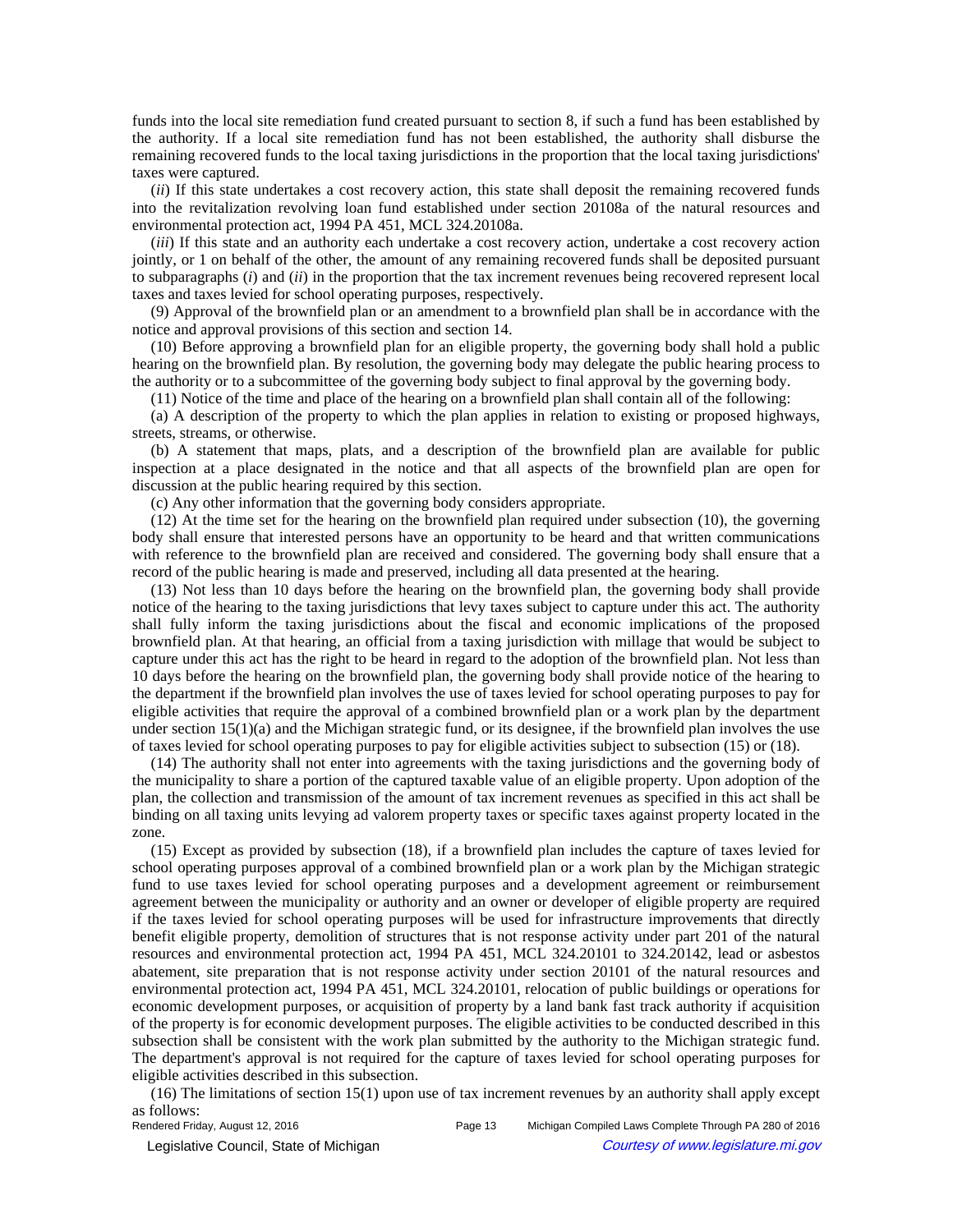(a) The limitations of section 15(1) upon use of tax increment revenues by an authority shall not apply to the following costs and expenses:

(*i*) In each fiscal year of the authority, the amount described in subsection (19) for the following purposes for tax increment revenues attributable to local taxes:

(A) Reasonable and actual administrative and operating expenses of the authority.

(B) Baseline environmental assessments, due care activities, and additional response activities conducted by or on behalf of the authority related directly to work conducted on prospective eligible properties prior to approval of the brownfield plan.

(*ii*) Reasonable costs of preparing a work plan for which tax increment revenues may be used under section 13(3).

(b) The limitations of section  $15(1)(a)$ , (b), and (c) upon the use of taxes levied for school operating purposes by an authority shall not apply to the costs of 1 or more of the following incurred by a person other than the authority:

(*i*) Site investigation activities required to conduct a baseline environmental assessment and to evaluate compliance with section 20107a of the natural resources and environmental protection act, 1994 PA 451, MCL 324.20107a.

(*ii*) Completing a baseline environmental assessment report.

(*iii*) Preparing a plan for compliance with section 20107a of the natural resources and environmental protection act, 1994 PA 451, MCL 324.20107a.

(c) The limitations of section 15(1)(b) upon use of tax increment revenues by an authority shall not apply to the following costs and expenses:

(*i*) For tax increment revenues attributable to taxes levied for school operating purposes, eligible activities associated with unanticipated response activities conducted on eligible property if that eligible property has been included in a brownfield plan, if the department is consulted on the unanticipated response activities before they are conducted and the costs of those activities are subsequently included in a brownfield plan approved by the authority and a combined brownfield plan or a work plan approved by the department.

(*ii*) For tax increment revenues attributable to local taxes, any eligible activities conducted on eligible property or prospective eligible properties prior to approval of the brownfield plan, if those costs and the eligible property are subsequently included in a brownfield plan approved by the authority.

(*iii*) For tax increment revenues attributable to taxes levied for school operating purposes, eligible activities described in section 13(15) and conducted on eligible property or prospective eligible properties prior to approval of the brownfield plan, if those costs and the eligible property are subsequently included in a brownfield plan approved by the authority and a combined brownfield plan or work plan approved by the Michigan strategic fund.

(17) A brownfield authority may reimburse advances, with or without interest, made by a municipality under section 7(3), a land bank fast track authority, or any other person or entity for costs of eligible activities with any source of revenue available for use of the brownfield authority under this act. If an authority reimburses a person or entity under this section for an advance for the payment or reimbursement of the cost of eligible activities and interest thereon, the authority may capture local taxes for the payment of that interest. If an authority reimburses a person or entity under this section for an advance for the payment or reimbursement of the cost of baseline environmental assessments, due care, and additional response activities and interest thereon included in a combined brownfield plan or a work plan approved by the department, the authority may capture taxes levied for school operating purposes and local taxes for the payment of that interest. If an authority reimburses a person or entity under this section for an advance for the payment or reimbursement of the cost of eligible activities that are not baseline environmental assessments, due care, and additional response activities and interest thereon included in a combined brownfield plan or a work plan approved by the Michigan strategic fund, the authority may capture taxes levied for school operating purposes and local taxes for the payment of that interest provided that the Michigan strategic fund grants an approval for the capture of taxes levied for school operating purposes to pay such interest. An authority may enter into agreements related to these reimbursements and payments. A reimbursement agreement for these purposes and the obligations under that reimbursement agreement shall not be subject to section 12 or the revised municipal finance act, 2001 PA 34, MCL 141.2101 to 141.2821.

(18) If a brownfield plan includes the capture of taxes levied for school operating purposes, approval of a combined brownfield plan or a work plan by the Michigan strategic fund in the manner required under section 15(14) to (16) or (25) is required in order to use tax increment revenues attributable to taxes levied for school operating purposes for purposes of eligible activities described in section  $2(n)(iv)(E)$  for 1 or more parcels of eligible property. The combined brownfield plan or work plan to be submitted to the Michigan strategic fund under this subsection shall be in a form prescribed by the Michigan strategic fund. The eligible activities to be<br>Rendered Friday, August 12, 2016 Page 14 Michigan Compiled Laws Complete Through PA 280 of 2016 Michigan Compiled Laws Complete Through PA 280 of 2016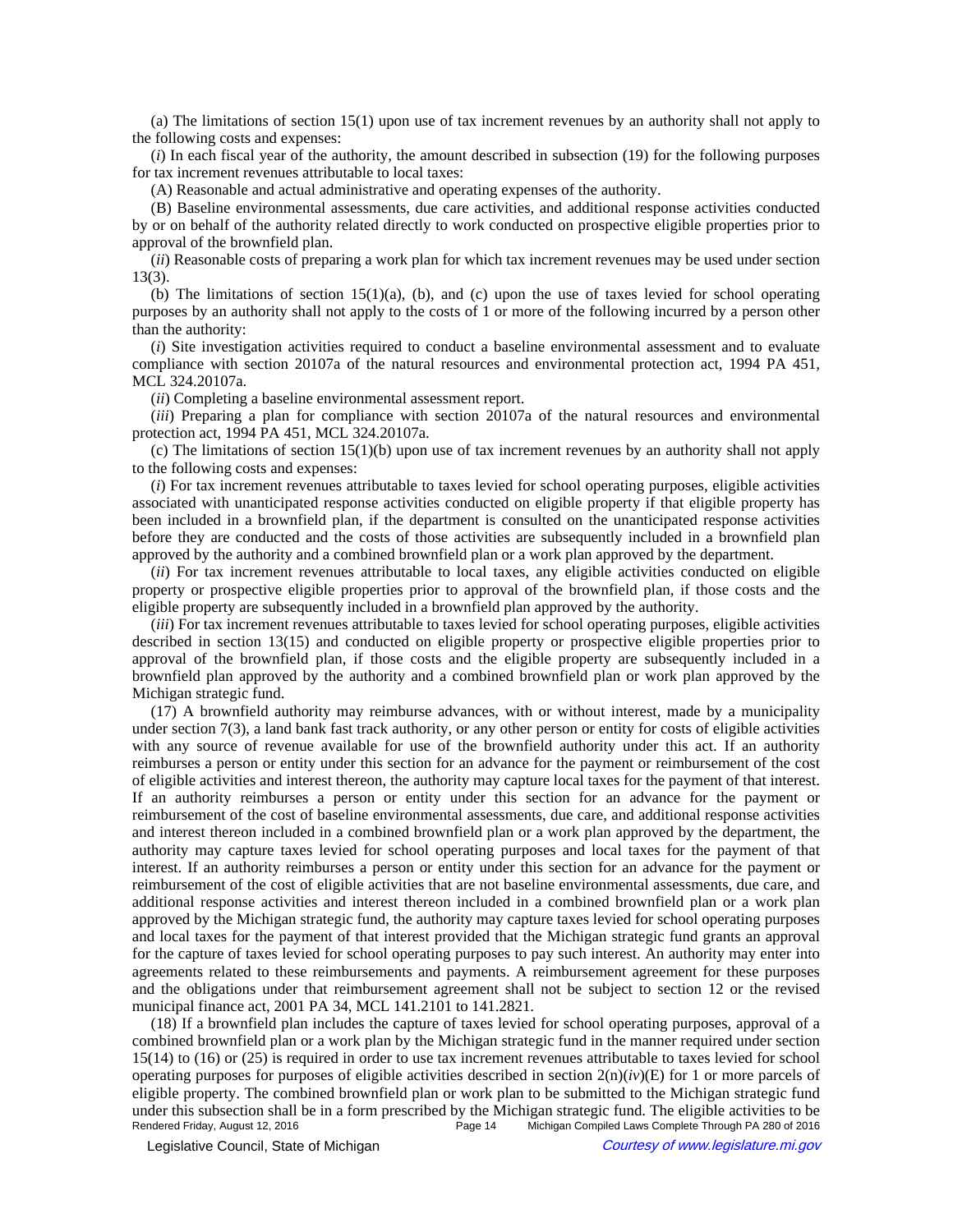conducted and described in this subsection shall be consistent with the combined brownfield plan or work plan submitted by the authority to the Michigan strategic fund. The department's approval is not required for the capture of taxes levied for school operating purposes for eligible activities described in this section.

(19) In each fiscal year of the authority, the amount of tax increment revenues attributable to local taxes that an authority can use for the purposes described in subsection (16)(a) shall be determined as follows:

(a) For authorities that have 5 or fewer active projects, \$100,000.00.

(b) For authorities that have 6 or more but fewer than 11 active projects, \$125,000.00.

(c) For authorities that have 11 or more but fewer than 16 active projects, \$150,000.00.

(d) For authorities that have 16 or more but fewer than 21 active projects, \$175,000.00.

(e) For authorities that have 21 or more but fewer than 26 active projects, \$200,000.00.

(f) For authorities that have 26 or more but fewer than 31 active projects, \$300,000.00.

(g) For authorities that have 31 or more active projects, \$500,000.00.

(20) As used in subsection (19), "active project" means a project in which the authority is currently capturing taxes under this act. The amounts of tax increment revenues attributable to local taxes listed in subsection (19) that an authority can use for the purposes described in subsection (16)(a) may be increased by 2% for each written agreement entered into by an authority in either of the following situations up to a total maximum increase of 10%:

(a) The authority is an authority established by a county and that authority enters into a written agreement with 1 or more municipalities within that county to serve as the only authority for those other municipalities.

(b) The authority enters into a written agreement with 1 or more other authorities to administer 1 or more administrative operations of those other authorities.

(21) Notwithstanding anything to the contrary in this act, for a brownfield plan that includes the capture of taxes levied for school operating purposes from eligible property included in a brownfield plan after January 1, 2013, an authority shall pay to the department of treasury at least once annually an amount equal to 3 mills of the taxes levied under the state education tax, 1993 PA 331, MCL 211.901 to 211.906, that are captured under the brownfield plan for up to the first 25 years of the duration of capture of tax increment revenues for each eligible property included in the brownfield plan. The department of treasury shall deposit these amounts into the state brownfield redevelopment fund. If an authority pays an amount equal to 3 mills of the taxes levied under the state education tax, 1993 PA 331, MCL 211.901 to 211.906, on a parcel of eligible property to the department of treasury under this subsection, the percentage of local taxes levied on that parcel and used to reimburse eligible activities for a project under a brownfield plan shall not exceed the percentage of local taxes levied on that parcel that would have been used to reimburse eligible activities for the project under a brownfield plan if the 3 mills of the taxes levied under the state education tax, 1993 PA 331, MCL 211.901 to 211.906, on that parcel were not paid to the department of treasury under this subsection. If, due to an appeal of any tax assessment, an authority is required to reimburse a taxpayer for any portion of the 3 mills that are paid to the department of treasury under this subsection, the department of treasury shall reimburse that amount to the authority within 30 days after receiving a request from the authority for reimbursement.

(22) The duration of capture of tax increment revenues under a brownfield plan for a particular eligible property shall not exceed the lesser of the period authorized under subsections (4) and (5) or 30 years from the beginning date of the capture of tax increment revenues for that eligible property. The beginning date of capture of tax increment revenues for an eligible property shall not be later than 5 years following the date of the resolution including the eligible property in the brownfield plan. The authority may amend the beginning date of capture of tax increment revenues for a particular eligible property to a date not later than 5 years following the date of the resolution including the eligible property in the brownfield plan. The authority may not amend the beginning date of capture of tax increment revenues for a particular eligible property if the authority has begun to reimburse eligible activities from the capture of tax increment revenues from that eligible property. Any tax increment revenues captured from an eligible property before the beginning date of capture of tax increment revenues for that eligible property shall revert proportionately to the respective tax bodies. If an authority amends the beginning date for capture of tax increment revenues that includes the capture of tax increment revenues for school operating purposes, then the authority shall notify the department or the Michigan strategic fund, as applicable, within 30 days after amending the beginning date.

History: 1996, Act 381, Eff. Sept. 16, 1996;-Am. 2000, Act 145, Imd. Eff. June 6, 2000;--Am. 2002, Act 727, Imd. Eff. Dec. 30, 2002;--Am. 2003, Act 259, Imd. Eff. Jan. 5, 2004;--Am. 2005, Act 101, Imd. Eff. July 22, 2005;--Am. 2006, Act 32, Imd. Eff. Feb. 23, 2006;—Am. 2006, Act 467, Imd. Eff. Dec. 20, 2006;—Am. 2007, Act 202, Imd. Eff. Dec. 27, 2007;—Am. 2010, Act 246, Imd. Eff. Dec. 14, 2010;—Am. 2010, Act 288, Imd. Eff. Dec. 16, 2010;—Am. 2012, Act 502, Imd. Eff. Dec. 28, 2012.

**Compiler's note:** For transfer of powers and duties of department of environmental quality to department of natural resources and environment, see E.R.O. No. 2009-31, compiled at MCL 324.99919.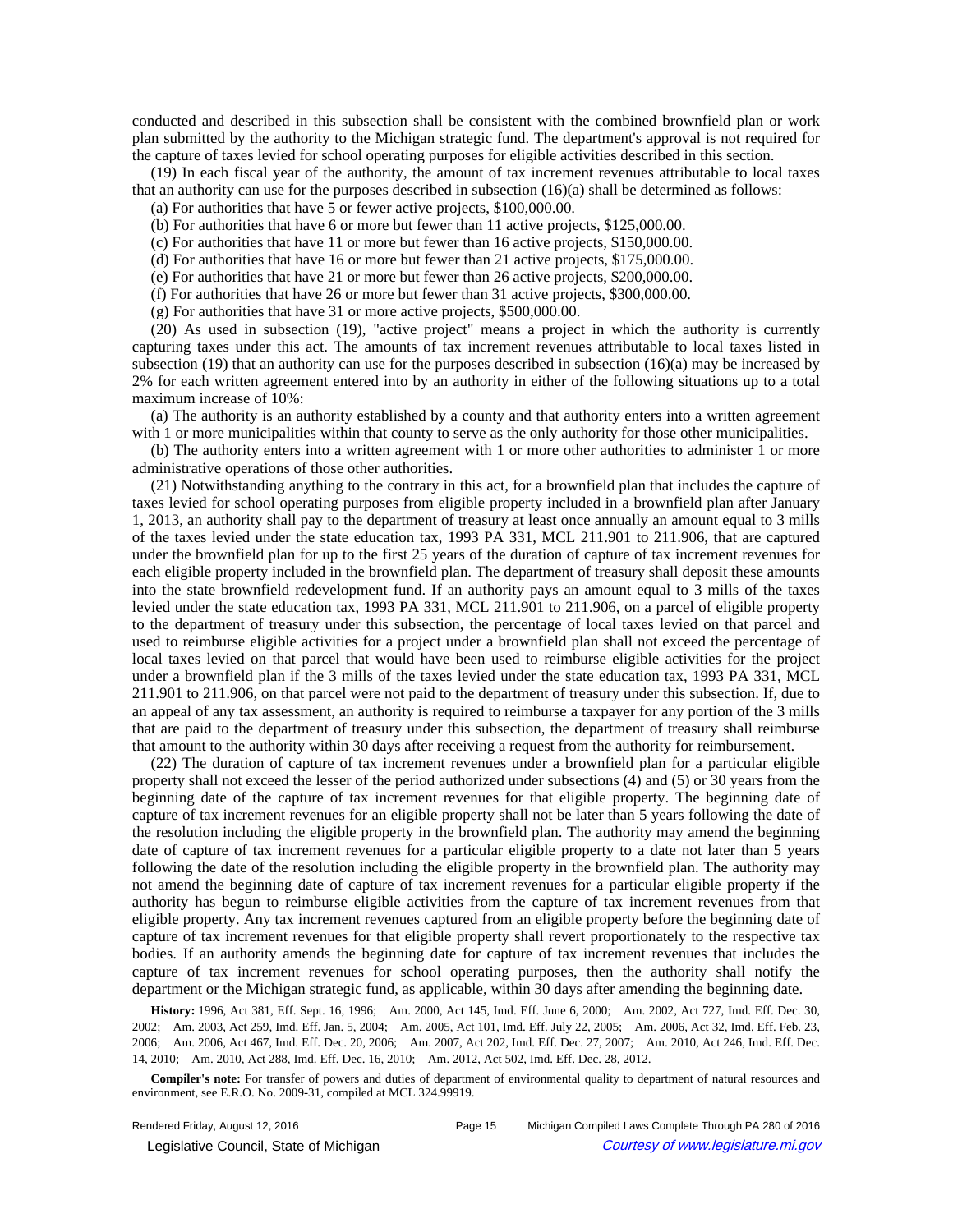## **125.2664 Brownfield plan as public purpose; determination; amendments to plan; validity of procedure, notice, and findings; presumption.**

Sec. 14. (1) Not less than 10 days after notice of the proposed brownfield plan is provided to the taxing jurisdictions, the governing body shall determine whether the plan constitutes a public purpose. If the governing body determines that the plan does not constitute a public purpose, the governing body shall reject the plan. If the governing body determines that the plan constitutes a public purpose, the governing body may then approve or reject the plan, or approve it with modification, by resolution, based on the following considerations:

(a) Whether the plan meets the requirements of section 13.

(b) Whether the proposed method of financing the costs of eligible activities is feasible and the authority has the ability to arrange the financing.

(c) Whether the costs of eligible activities proposed are reasonable and necessary to carry out the purposes of this act.

(d) Whether the amount of captured taxable value estimated to result from adoption of the plan is reasonable.

(2) Except as provided in this subsection, amendments to an approved brownfield plan must be submitted by the authority to the governing body for approval or rejection following the same notice necessary for approval or rejection of the original plan. Notice is not required for revisions in the estimates of captured taxable value or tax increment revenues.

(3) The procedure, adequacy of notice, and findings with respect to purpose and captured taxable value shall be presumptively valid unless contested in a court of competent jurisdiction within 60 days after adoption of the resolution adopting the brownfield plan. An amendment, adopted by resolution, to a conclusive plan shall likewise be conclusive unless contested within 60 days after adoption of the resolution adopting the amendment. If a resolution adopting an amendment to the plan is contested, the original resolution adopting the plan is not therefore open to contest.

**History:** 1996, Act 381, Eff. Sept. 16, 1996.

# **125.2665 Prohibited conduct; work plan; documents to be submitted for approval; written response; time limitation; additional response activities; review by department; approval or denial of work plan as final decision; appeal; reimbursement of costs; report; review by Michigan strategic fund; duties; distribution of remaining funds; use of school operating taxes; extension of review period; approval of combined brownfield plan.**

Sec. 15. (1) An authority shall not do any of the following:

(a) For eligible activities not described in section 13(15), use taxes levied for school operating purposes captured from eligible property unless the eligible activities to be conducted on the eligible property are eligible activities under part 201 of the natural resources and environmental protection act, 1994 PA 451, MCL 324.20101 to 324.20142, consistent with a combined brownfield plan or a work plan approved by the department after July 24, 1996.

(b) Use taxes captured from eligible property to pay for eligible activities conducted before approval of the brownfield plan except for costs described in section 13(16).

(c) Use taxes levied for school operating purposes captured from eligible property for response activities that benefit a party liable under section 20126 of the natural resources and environmental protection act, 1994 PA 451, MCL 324.20126, except that a municipality that established the authority may use taxes levied for school operating purposes captured from eligible property for response activities associated with a landfill.

(d) Use taxes captured from eligible property to pay for administrative and operating activities of the authority or the municipality on behalf of the authority except for costs described in section 13(16) and for the reasonable costs for preparing a combined brownfield plan or a work plan for the eligible property.

(2) To seek department approval of a work plan under subsection  $(1)(a)$ , the authority shall submit all of the following for each eligible property:

(a) A copy of the brownfield plan.

(b) Current ownership information for each eligible property and a summary of available information on proposed future ownership, including the amount of any delinquent taxes, interest, and penalties that may be due.

(c) A summary of available information on the historical and current use of each eligible property, including a brief summary of site conditions and what is known about environmental contamination as that term is defined in section 20101 of the natural resources and environmental protection act, 1994 PA 451, MCL 324.20101.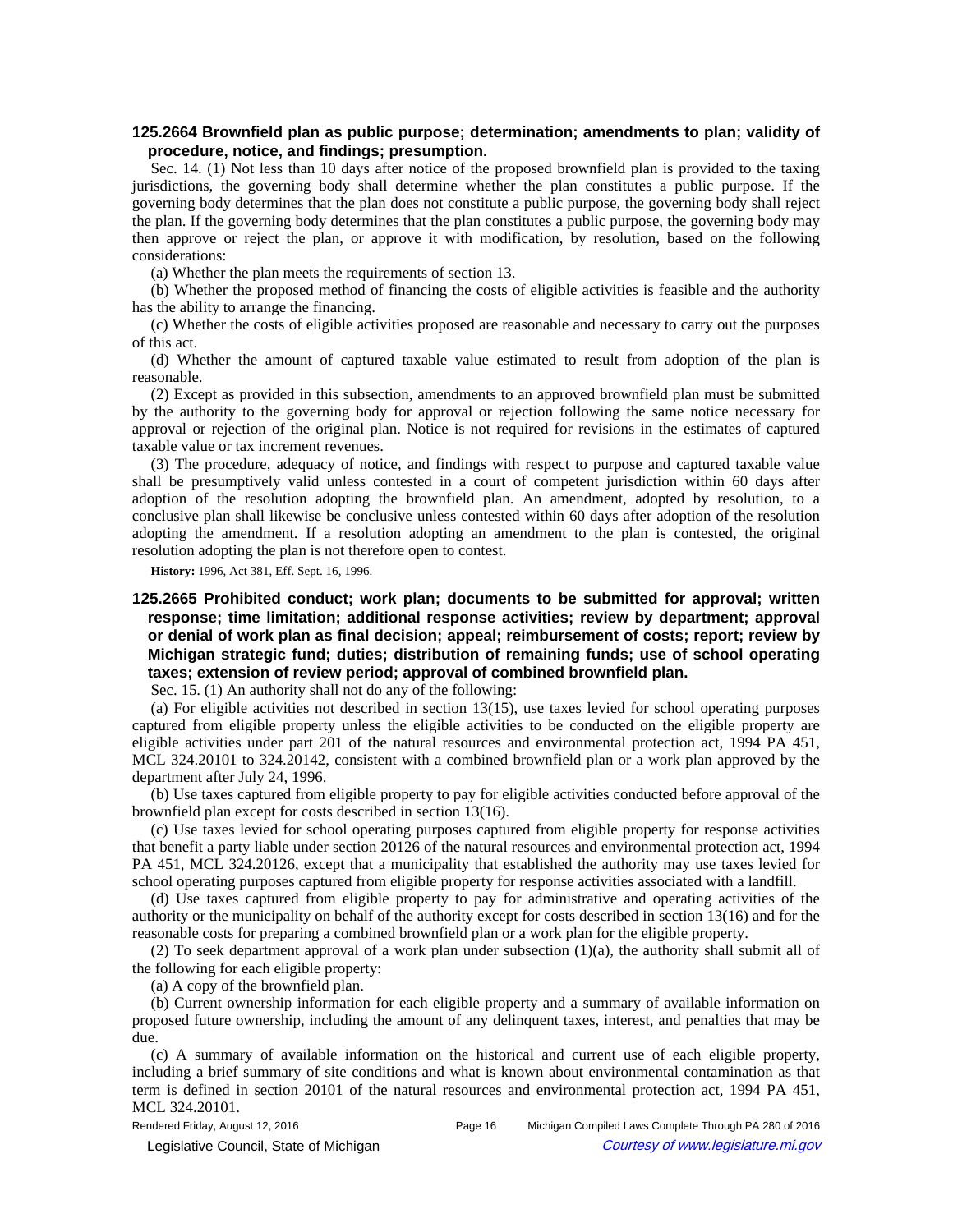(d) Existing and proposed future zoning for each eligible property.

(e) A brief summary of the proposed redevelopment and future use for each eligible property.

(3) Upon receipt of a request for approval of a work plan under subsection (2) or a portion of a work plan that pertains to only baseline environmental assessment activities or due care activities, or both, the department shall review the work plan according to subsection (4) and provide 1 of the following written responses to the requesting authority within 60 days:

(a) An unconditional approval.

(b) A conditional approval that delineates specific necessary modifications to the work plan to meet the criteria of subsection (4), including, but not limited to, individual activities to be added or deleted from the work plan and revision of costs.

(c) If the work plan lacks sufficient information for the department to respond under subdivision (a), (b), or (d) for any specific activity, a letter stating with specificity the necessary additions or changes to the work plan to be submitted before that activity will be considered by the department. The department shall respond under subdivision (a), (b), or (d) according to this section for the other activities in the work plan.

(d) A denial if the property is not an eligible property under this act, if the work plan contemplates the use of taxes levied for school operating purposes prohibited by subsection  $(1)(c)$ , or for any specific activity if the activity is prohibited by subsection  $(1)(b)$ . The department may also deny any activity in a work plan that does not meet the conditions in subsection (4) only if the department cannot respond under subdivision (b) or (c). The department shall accompany the denial with a letter that states with specificity the reason for the denial. The department shall respond under subdivision (a), (b), or (c) according to this section for any activities in the work plan that are not denied under this subdivision. If the department denies all or a portion of a work plan under this subdivision, the authority may subsequently resubmit the work plan.

(4) The department may approve a work plan if the following conditions have been met:

(a) Whether some or all of the activities constitute due care activities or additional response activities other than activities that are exempt from the work plan approval process under subsection (1)(a).

(b) The due care activities and response activities, other than the activities that are exempt from the work plan approval process under subsection (1)(a), are protective of the public health, safety, and welfare and the environment. The department may approve additional response activities that are more protective of the public health, safety, and welfare and the environment than required by section 20107a of the natural resources and environmental protection act, 1994 PA 451, MCL 324.20107a, if those activities provide public health or environmental benefit. In review of a work plan that includes activities that are more protective of the public health, safety, and welfare and the environment, the department's considerations may include, but are not limited to, all of the following:

(*i*) Proposed new land use and reliability of restrictions to prevent exposure to contamination.

(*ii*) Cost of implementation activities minimally necessary to achieve due care compliance, the incremental cost of all additional response activities relative to the cost of all response activities, and the total cost of all response activities.

(*iii*) Long-term obligations associated with leaving contamination in place and the value of reducing or eliminating these obligations.

(c) The estimated costs for the activities as a whole are reasonable for the stated purpose. Except as provided in subdivision (b), the department shall make the determination in this subdivision only after the department determines that the conditions in subdivisions (a) and (b) have been met.

(5) If the department fails to provide a written response under subsection (3) within 60 days after receipt of a request for approval of a work plan, the authority may proceed with the activities as outlined in the work plan as submitted for approval. Except as provided in subsection (6), activities conducted pursuant to a work plan that was submitted to the department for approval but for which the department failed to provide a written response under subsection (3) shall be considered approved for the purposes of subsection (1). Within 45 days after receiving additional information requested from the authority under subsection (3)(c), the department shall review the additional information according to subsection (4) and provide 1 of the responses described in subsection (3) to the requesting authority for the specific activity. If the department does not provide a response to the requesting authority within 45 days after receiving the additional information requested under subsection (3)(c), the activity is approved under subsection (1).

(6) The department may issue a written response to a work plan more than 60 days but less than 6 months after receipt of a request for approval. If the department issues a written response under this subsection, the authority is not required to conduct individual activities that are in addition to the individual activities included in the work plan as it was submitted for approval and failure to conduct these additional activities shall not affect the authority's ability to capture taxes under subsection (1) for the eligible activities described in the work plan initially submitted under subsection (5). In addition, at the option of the authority, these<br>Rendered Friday, August 12, 2016<br>Rendered Friday, August 12, 2016 Michigan Compiled Laws Complete Through PA 280 of 2016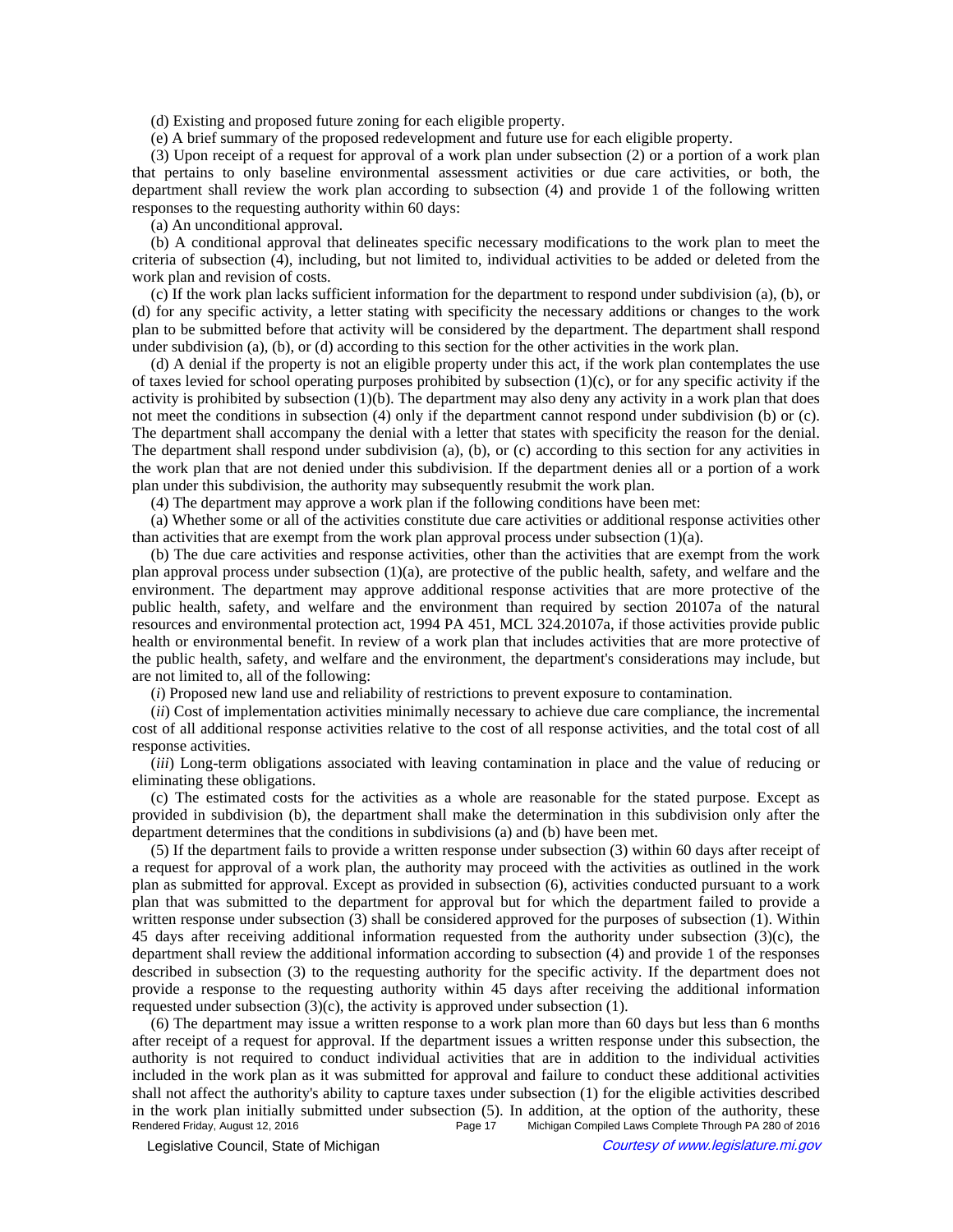additional individual activities shall be considered part of the work plan of the authority and approved for purposes of subsection (1). However, any response by the department under this subsection that identifies additional individual activities that must be carried out to satisfy part 201 of the natural resources and environmental protection act, 1994 PA 451, MCL 324.20101 to 324.20142, must be satisfactorily completed for the activities to be considered acceptable for the purposes of compliance with part 201 of the natural resources and environmental protection act, 1994 PA 451, MCL 324.20101 to 324.20142.

(7) If the department issues a written response under subsection (6) to a work plan and if the department's written response modifies an individual activity proposed by the work plan of the authority in a manner that reduces or eliminates a proposed response activity, the authority must complete those individual activities in accordance with the department's response in order for that portion of the work plan to be considered approved for purposes of subsection (1), unless 1 or more of the following conditions apply:

(a) Obligations for the individual activity have been issued by the authority, or by a municipality on behalf of the authority, to fund the individual activity prior to issuance of the department's response.

(b) The individual activity has commenced or payment for the work has been irrevocably obligated prior to issuance of the department's response.

(8) It shall be in the sole discretion of an authority to propose to undertake additional response activities at an eligible property under a brownfield plan. The department shall not require a work plan to include additional response activities.

(9) The department shall review the portion of a work plan that includes additional response activities in accordance with subsection (4).

(10) The department's approval or denial of a work plan submitted under this section constitutes a final decision in regard to the use of taxes levied for school operating purposes but does not restrict an authority's use of tax increment revenues attributable to local taxes to pay for eligible activities under a brownfield plan. If a person is aggrieved by the final decision, the person may appeal under section 631 of the revised judicature act of 1961, 1961 PA 236, MCL 600.631.

(11) Through December 31, 2012, the authority shall reimburse the department for the actual cost incurred by the department or a contractor of the department to review a work plan under subsection (1)(a) under this section. Funds paid to the department under this subsection shall be deposited in the cost recovery subaccount of the cleanup and redevelopment fund created under section 20108 of the natural resources and environmental protection act, 1994 PA 451, MCL 324.20108.

(12) The department shall submit a report each year to each member of the legislature as provided in section 16(4).

(13) To seek Michigan strategic fund approval of a work plan under section 13(15), the authority shall submit all of the following for each eligible property:

(a) A copy of the brownfield plan.

(b) Current ownership information for each eligible property and a summary of available information on proposed future ownership, including the amount of any delinquent taxes, interest, and penalties that may be due.

(c) A summary of available information on the historical and current use of each eligible property.

(d) Existing and proposed future zoning for each eligible property.

(e) A brief summary of the proposed redevelopment and future use for each eligible property.

(f) A separate work plan, or part of a work plan, for each eligible activity described in section 13(15) to be undertaken.

(g) A copy of the development agreement or reimbursement agreement required under section 13(15), which shall include, but is not limited to, a detailed summary of any and all ownership interests, monetary considerations, fees, revenue and cost sharing, charges, or other financial arrangements or other consideration between the parties.

(14) Upon receipt of a request for approval of a work plan, the Michigan strategic fund shall provide 1 of the following written responses to the requesting authority within 65 days:

(a) An unconditional approval that includes an enumeration of eligible activities and a maximum allowable capture amount.

(b) A conditional approval that delineates specific necessary modifications to the work plan, including, but not limited to, individual activities to be added or deleted from the work plan and revision of costs.

(c) A denial and a letter stating with specificity the reason for the denial. If a work plan is denied under this subsection, the work plan may be subsequently resubmitted.

(15) In its review of a work plan under section 13(15), the Michigan strategic fund shall consider the following criteria to the extent reasonably applicable to the type of activities proposed as part of that work plan when approving or denying a work plan:<br>Rendered Friday, August 12, 2016

© Legislative Council, State of Michigan Council Council Council Council Council Council Council Council Council Council Council Council Council Council Council Council Council Council Council Council Council Council Counc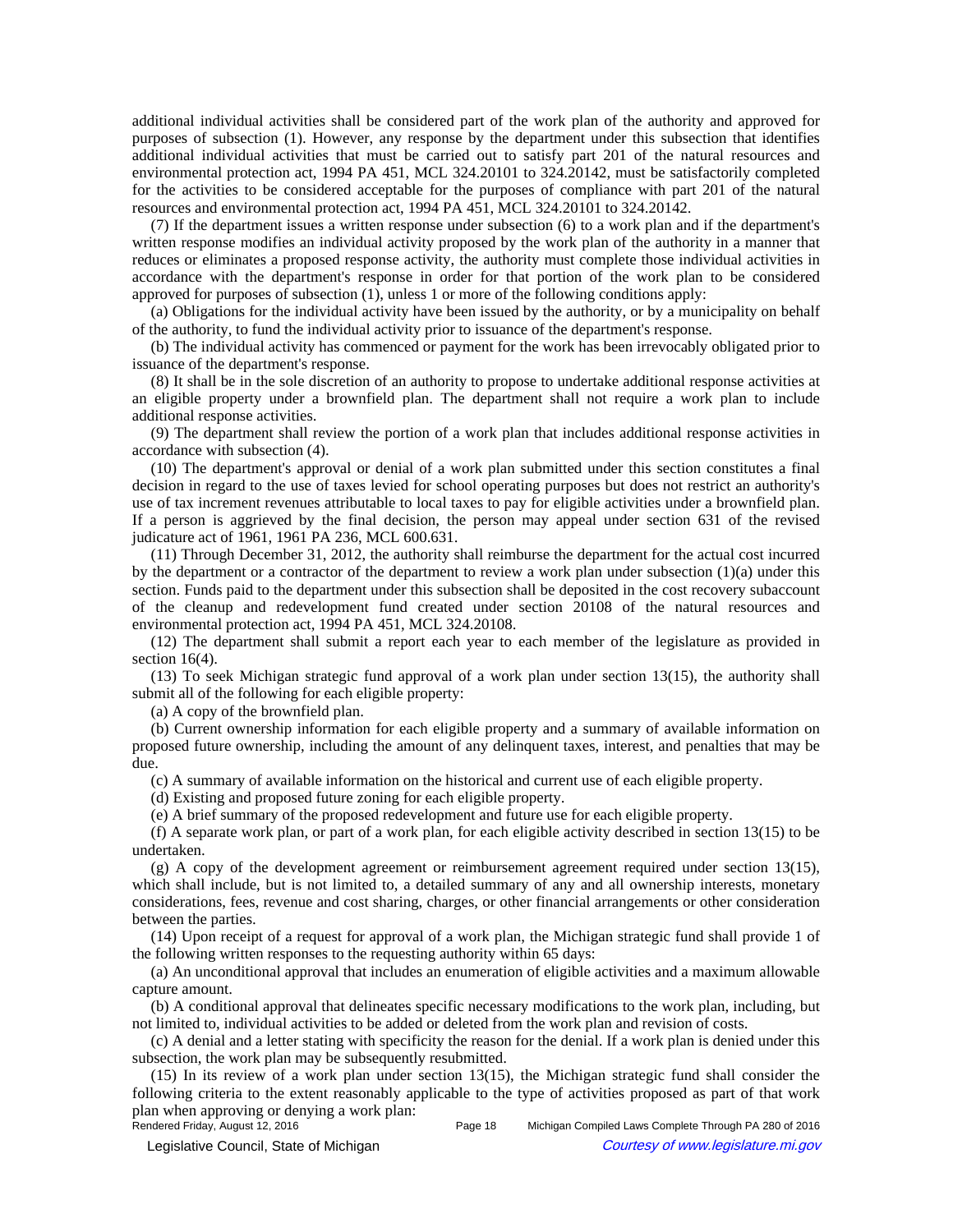(a) Whether the individual activities included in the work plan are sufficient to complete the eligible activity.

(b) Whether each individual activity included in the work plan is required to complete the eligible activity.

(c) Whether the cost for each individual activity is reasonable.

(d) The overall benefit to the public.

(e) The extent of reuse of vacant buildings and redevelopment of blighted property.

(f) Creation of jobs.

(g) Whether the eligible property is in an area of high unemployment.

(h) The level and extent of contamination alleviated by or in connection with the eligible activities.

(i) The level of private sector contribution.

(j) The cost gap that exists between the site and a similar greenfield site as determined by the Michigan strategic fund.

(k) If the developer or projected occupant of the new development is moving from another location in this state, whether the move will create a brownfield.

(*l*) Whether the project of the developer, landowner, or corporate entity that is included in the work plan is financially and economically sound.

(m) Other state and local incentives available to the developer, landowner, or corporate entity for the project of the developer, landowner, or corporate entity that is included in the work plan.

(n) Any other criteria that the Michigan strategic fund considers appropriate for the determination of eligibility or for approval of the work plan.

(16) If the Michigan strategic fund fails to provide a written response under subsection (14) within 65 days after receipt of a request for approval of a work plan, the eligible activities shall be considered approved and the authority may proceed with the eligible activities described in section 13(15) as outlined in the work plan as submitted for approval.

(17) The Michigan strategic fund approval of a work plan under section 13(15) is final.

(18) Through December 31, 2012, the authority shall reimburse the Michigan strategic fund for the actual cost incurred by the Michigan strategic fund or a contractor of the Michigan strategic fund to review a work plan under this section.

(19) The Michigan strategic fund shall submit a report each year to each member of the legislature as provided in section 16(4).

(20) All taxes levied for school operating purposes that are not used for eligible activities consistent with a combined brownfield plan or a work plan approved by the department or the Michigan strategic fund or for the payment of interest under section 13 and that are not deposited in a local site remediation revolving fund shall be distributed proportionately between the local school district and the school aid fund.

(21) An authority shall not use taxes levied for school operating purposes captured from eligible property for eligible activities for a qualified facility or for eligible activities for property located in an economic opportunity zone.

(22) The department's approval of a work plan under subsection (3)(a) or (b) does not imply an entitlement to reimbursement of the costs of the eligible activities if the work plan is not implemented as approved.

(23) The applicant and the department can, by mutual agreement, extend the time period for any review described in this section. An agreement described in this subsection shall be documented in writing.

(24) If a brownfield plan includes the capture of taxes levied for school operating purposes, the chairperson of the Michigan strategic fund may approve combined brownfield plans and work plans that address eligible activities described in section 13(15) totaling an amount of \$500,000.00 or less according to subsections (13), (14), (15), (16), (17), and (18).

(25) In lieu of seeking approval of a work plan under section 13(15) or subsection (1)(a), an authority may seek approval of a combined brownfield plan from the department or Michigan strategic fund under this subsection as follows:

(a) To seek approval of a combined brownfield plan under this subsection, the authority shall, at least 30 days before the hearing on the combined brownfield plan to allow for consultation between the authority and the department or the Michigan strategic fund, provide notice that the authority will be seeking approval of a combined brownfield plan in lieu of a work plan to 1 or more of the following:

(*i*) The department, if the combined brownfield plan involves the use of taxes levied for school operating purposes to pay for eligible activities that require approval by the department under subsection (1)(a).

(*ii*) The Michigan strategic fund, if the combined brownfield plan involves the use of taxes levied for school operating purposes to pay for eligible activities subject to subsection (15).

(b) After the governing body approves a combined brownfield plan, the authority shall submit the combined brownfield plan to the department under the circumstances described in subdivision (a)(*i*) or Michigan Compiled Laws Complete Through PA 280 of 2016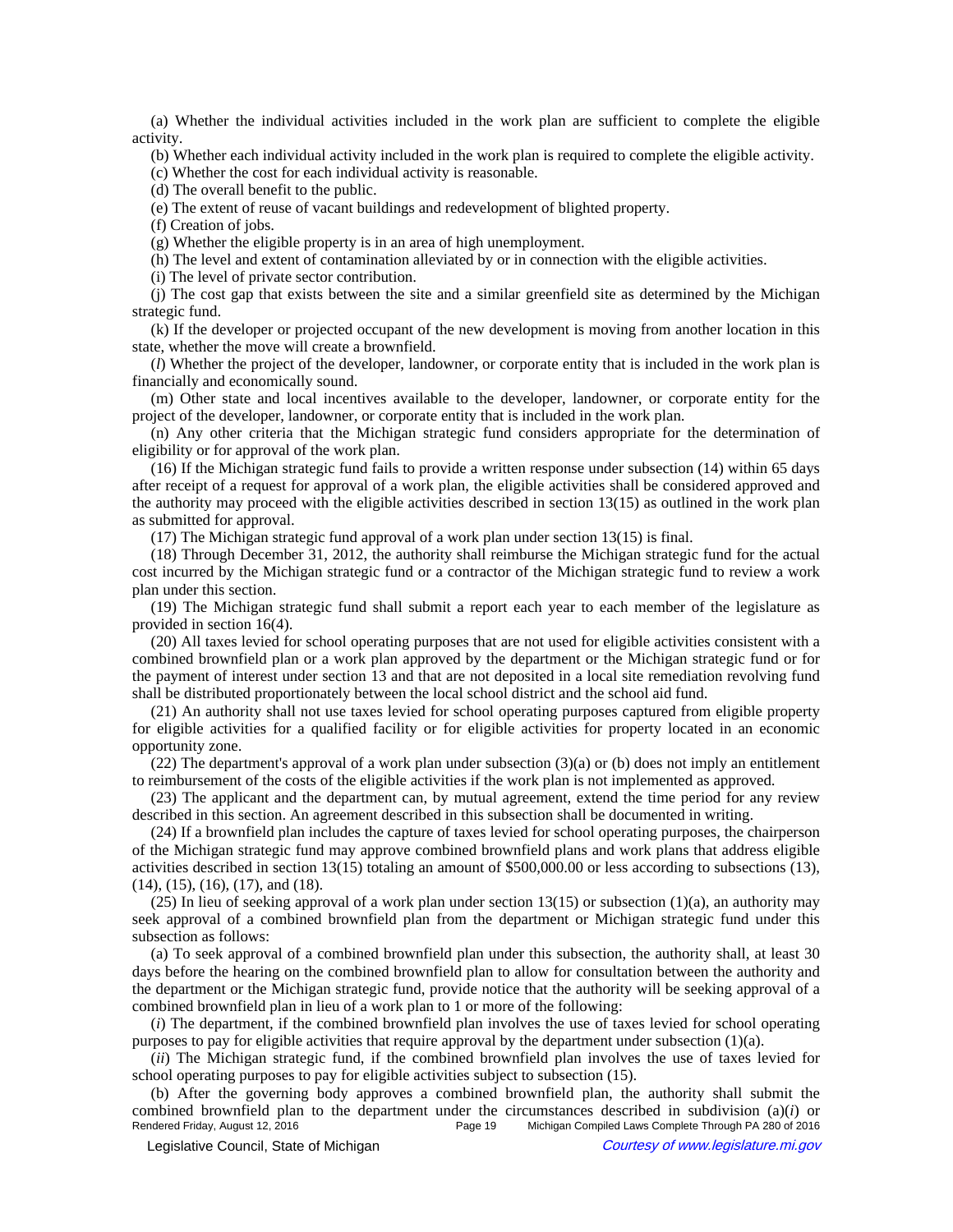Michigan strategic fund under the circumstances described in subdivision (a)(*ii*).

(c) The department shall review a combined brownfield plan according to subdivision (e). The Michigan strategic fund shall review a combined brownfield plan according to subdivision (f).

(d) Upon receipt of a combined brownfield plan under subdivision (b), the department or Michigan strategic fund shall provide 1 of the following written responses to the requesting authority within 65 days:

(*i*) An unconditional approval that includes an enumeration of eligible activities and a maximum allowable capture amount.

(*ii*) A conditional approval that delineates specific necessary modifications to the combined brownfield plan, including, but not limited to, individual activities to be added to or deleted from the combined brownfield plan and revision of costs.

(*iii*) A denial and a letter stating with specificity the reason for the denial. If a combined brownfield plan is denied under this subdivision, the combined brownfield plan may be subsequently resubmitted.

(e) The department may approve a combined brownfield plan if the authority submits the information identified in subsection  $(2)(b)$  to  $(e)$  and if the conditions identified in subsection  $(4)$  are met.

(f) The Michigan strategic fund shall consider the criteria identified in subsection (15)(a) to (n) to the extent reasonably applicable to the type of activities proposed as part of a combined brownfield plan when approving or denying the combined brownfield plan.

(g) If the department or Michigan strategic fund issues a written response to a requesting authority under subdivision  $(d)(i)$  or  $(ii)$ , the governing body or its designee may administratively approve any modifications to a combined brownfield plan required by the written response without the need to follow the notice and approval process required by section 14(2) unless the modifications add 1 or more parcels of eligible property or increase the maximum amount of tax increment revenues approved for the project.

(h) If the department or Michigan strategic fund fails to provide a written response under subdivision (d) within 65 days after receipt of a combined brownfield plan, the eligible activities shall be considered approved as submitted.

(i) The approval of a combined brownfield plan by the department or Michigan strategic fund under this subsection is final.

History: 1996, Act 381, Eff. Sept. 16, 1996;—Am. 2000, Act 145, Imd. Eff. June 6, 2000;—Am. 2002, Act 727, Imd. Eff. Dec. 30, 2002;--Am. 2003, Act 283, Imd. Eff. Jan. 8, 2004;--Am. 2005, Act 101, Imd. Eff. July 22, 2005;--Am. 2006, Act 32, Imd. Eff. Feb. 23, 2006; Am. 2007, Act 201, Imd. Eff. Dec. 27, 2007; Am. 2012, Act 502, Imd. Eff. Dec. 28, 2012.

**Compiler's note:** For transfer of powers and duties of department of environmental quality to department of natural resources and environment, see E.R.O. No. 2009-31, compiled at MCL 324.99919.

# **125.2665a Retention and payment of taxes levied under state education tax act; conditions; use; application for approval by authority; information to be included; approval, modification, or denial of application by department of treasury; appropriation and distribution of amount; aggregate amount; lien; obligations; copy of application; calculations; legislative intent; definitions.**

Sec. 15a. (1) If the amount of tax increment revenues lost as a result of the personal property tax exemptions provided by section 1211(4) of the revised school code, 1976 PA 451, MCL 380.1211, section 3 of the state education tax act, 1993 PA 331, MCL 211.903, section 14(4) of 1974 PA 198, MCL 207.564, and section 9k of the general property tax act, 1893 PA 206, MCL 211.9k, will reduce the allowable school tax capture received in a fiscal year, then, notwithstanding any other provision of this act, the authority, with approval of the department of treasury under subsection (3), may request the local tax collecting treasurer to retain and pay to the authority taxes levied within the municipality under the state education tax act, 1993 PA 331, MCL 211.901 to 211.906, to be used for the following:

(a) To repay an advance made not later than 1 year after the effective date of the amendatory act that added this section.

(b) To repay an obligation issued or incurred not later than 1 year after the effective date of the amendatory act that added this section.

(c) To pay or reimburse a developer or owner of eligible property or a municipality that created the authority for eligible activities pursuant to a development and reimbursement agreement entered into not later than 1 year after the effective date of the amendatory act that added this section.

(d) To pay for eligible activities identified in a brownfield plan, or an amendment to that plan approved by board of the authority not later than 90 days after the effective date of the amendatory act that added this section if the plan contains all of the following and the work plan for the capture of school taxes has been approved within 1 year after the effective date of the amendatory act that added this section:

(*i*) A detailed description of the project.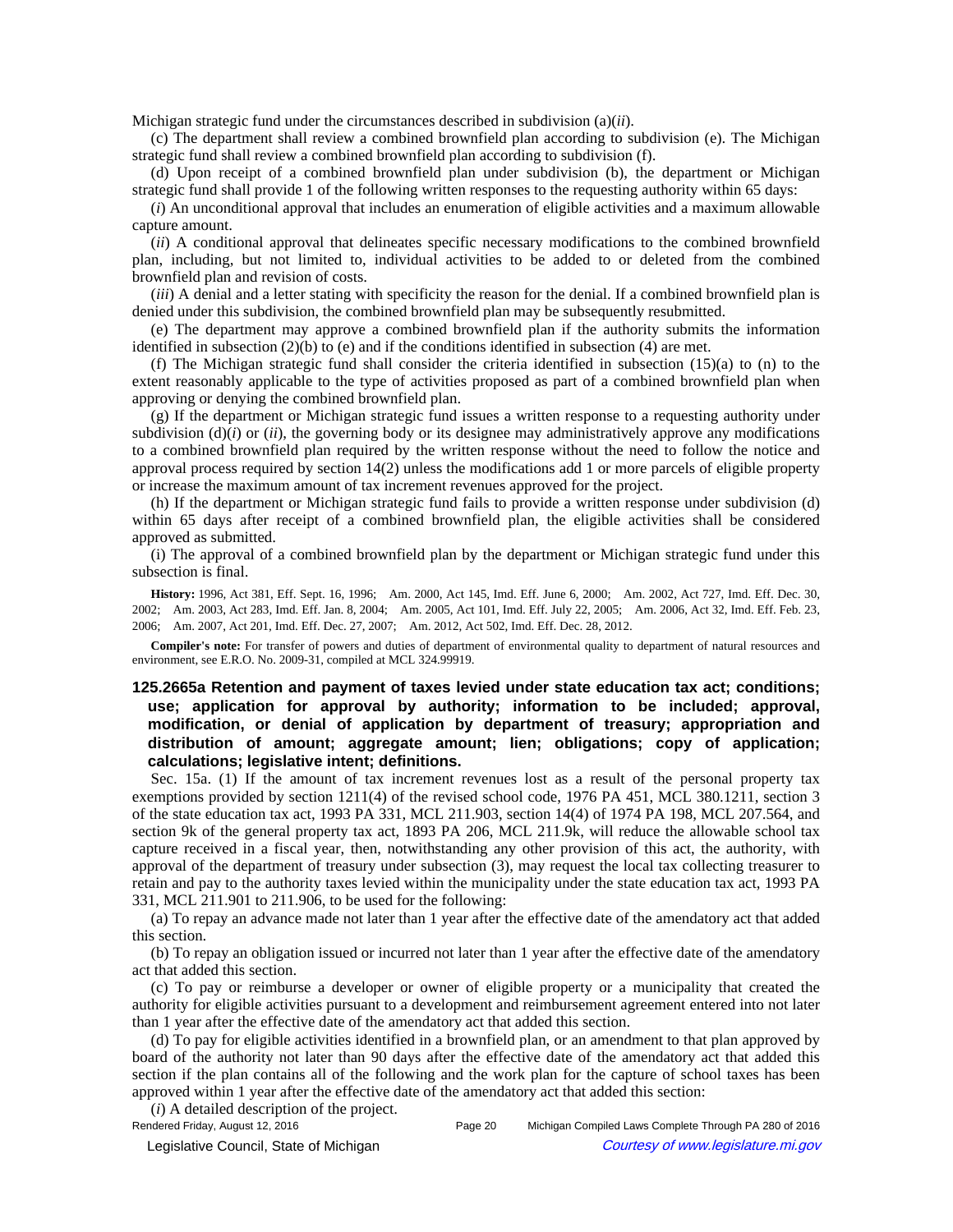(*ii*) A statement of the estimated cost of the project.

- (*iii*) The specific location of the project.
- (*iv*) The name of any developer of the project.

(2) Not later than June 15 of each year, or for 2013 only, not later than 30 days after the effective date of the amendatory act that amended this sentence, an authority eligible under subsection (1) to have taxes levied under the state education tax act, 1993 PA 331, MCL 211.901 to 211.906, retained and paid to the authority under this section, shall apply for approval with the department of treasury. The application for approval shall include the following information:

(a) The property tax millage rates expected to be levied by local school districts within the jurisdictional area of the authority for school operating purposes for that fiscal year.

(b) The tax increment revenues estimated to be received by the authority for that fiscal year based upon actual property tax levies of all taxing jurisdictions within the jurisdictional area of the authority.

(c) The tax increment revenues the authority estimates it would have received for that fiscal year if the personal property tax exemptions described in subsection (1) were not in effect.

(d) A list of advances, obligations, development and reimbursement agreements, and projects included in brownfield plans described in subsection (1), and shall separately identify the payments due on each of those advances, obligations, development agreements, and eligible activities in that fiscal year, and the total amount of all the payments due on all of those in that fiscal year.

(e) The amount of money, other than tax increment revenues, estimated to be received in that fiscal year by the authority that is primarily pledged to, or would be used for, the repayment of an advance, the payment of an obligation, the payment of eligible activities pursuant to a development and reimbursement agreement, or the payment of eligible activities identified in a brownfield plan described in subsection (1). That amount shall not include excess tax increment revenues of the authority that are permitted by law to be retained by the authority for purposes that further the development program. However, that amount shall include money to be obtained from sources authorized by law, which law is enacted on or after December 1, 1993, for use by the municipality or authority to finance a development plan.

(f) The amount of a distribution received pursuant to this act for a fiscal year in excess of or less than the distribution that would have been required if calculated upon actual tax increment revenues received for that fiscal year.

(3) Not later than August 15, based on the calculations under subsection (5), the department of treasury shall approve, modify, or deny the application for approval to have taxes levied under the state education tax act, 1993 PA 331, MCL 211.901 to 211.906, retained and paid to the authority under this section. If the application for approval contains the information required under subsection (2)(a) through (f) and appears to be in substantial compliance with the provisions of this section, then the department of treasury shall approve the application. If the application is denied by the department of treasury, then the department of treasury shall provide the opportunity for a representative of the authority to discuss the denial within 21 days after the denial occurs and shall sustain or modify its decision within 30 days after receiving information from the authority. If the application for approval is approved or modified by the department of treasury, the local tax collecting treasurer shall retain and pay to the authority the amount described in subsection (5) as approved by the department of treasury. If the department of treasury denies the authority's application for approval, the local tax collecting treasurer shall not retain or pay to the authority the taxes levied under the state education tax act, 1993 PA 331, MCL 211.901 to 211.906. An approval by the department does not prohibit a subsequent audit of taxes retained in accordance with the procedures currently authorized by law.

(4) Each year the legislature shall appropriate and distribute an amount sufficient to pay each authority the following:

(a) If the amount to be retained and paid under subsection (3) is less than the amount calculated under subsection (5), the difference between those amounts.

(b) If the application for approval is denied by the department of treasury, an amount verified by the department equal to the amount calculated under subsection (5).

(5) Subject to subsection (6), the aggregate amount under this section shall be the sum of the amounts determined under subdivisions (a) and (b) minus the amount determined under subdivision (c), as follows:

(a) The amount by which the tax increment revenues the authority would have received and retained for the fiscal year, excluding taxes exempt under section 7ff of the general property tax act, 1893 PA 206, MCL 211.7ff, if the personal property tax exemptions described in subsection (1) were not in effect, exceed the tax increment revenues the authority actually received for the fiscal year.

(b) A shortfall required to be reported under subsection (2)(f) that had not previously increased a distribution.

(c) An excess amount required to be reported under subsection  $(2)(f)$  that had not previously decreased a<br>Rendered Friday, August 12, 2016<br>Page 21 Michigan Compiled Laws Complete Through PA 280 of 2016 Page 21 Michigan Compiled Laws Complete Through PA 280 of 2016 © Legislative Council, State of Michigan Council Courtesy of www.legislature.mi.gov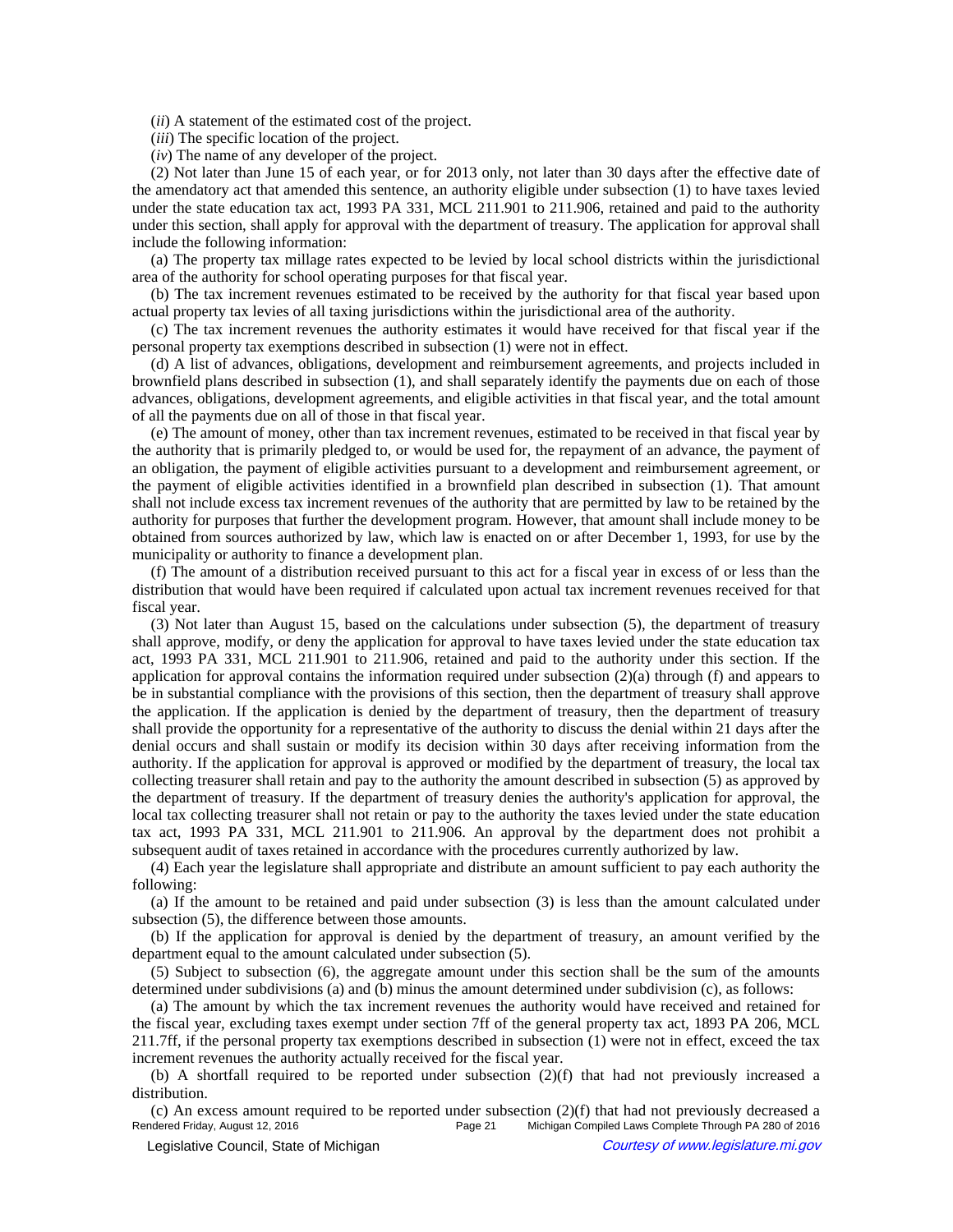distribution.

(6) A distribution or taxes retained under this section replacing tax increment revenues pledged by an authority or a municipality are subject to any lien of the pledge described in subsection (1), whether or not there has been physical delivery of the distribution.

(7) Obligations for which distributions are made under this section are not a debt or liability of this state; do not create or constitute an indebtedness, liability, or obligation of this state; and are not and do not constitute a pledge of the faith and credit of this state.

(8) Not later than September 15 of each year, the authority shall provide a copy of the application for approval approved by the department of treasury to the local tax collecting treasurer and provide the amount of the taxes retained and paid to the authority under subsection (5).

(9) Calculations of amounts retained and paid and appropriations to be distributed under this section shall be made on the basis of each development area of the authority.

(10) The state tax commission may provide that the calculations under this section and the calculation of allowable capture of school taxes shall be made for each calendar year's tax increment revenues using a 12-month debt payment period used by the authority and approved by the state tax commission.

(11) It is the intent of the legislature that, to the extent that the total amount of taxes levied under the state education tax act, 1993 PA 331, MCL 211.901 to 211.906, that are allowed to be retained under this section and section 11b of the local development financing act, 1986 PA 281, MCL 125.2161b, section 12b of the tax increment finance authority act, 1980 PA 450, MCL 125.1812b, and section 13c of 1975 PA 197, MCL 125.1663c, exceeds the difference of the total school aid fund revenue for the tax year minus the estimated amount of revenue the school aid fund would have received for the tax year had the tax exemptions described in subsection (1) and the earmark created by section 515 of the Michigan business tax act, 2007 PA 36, MCL 208.1515, not taken effect, the general fund shall reimburse the school aid fund the difference.

(12) As used in this section:

(a) "Advance" means that term as defined in section 1 of 1975 PA 197, MCL 125.1651.

(b) "Obligation" means that term as defined in section 1 of 1975 PA 197, MCL 125.1651.

History: Add. 2008, Act 154, Imd. Eff. June 5, 2008;- Am. 2014, Act 20, Imd. Eff. Feb. 25, 2014.

## **125.2666 Tax increment revenues; transmission to authority; expenditure; reversion of surplus funds; financial status report; collection and compilation of financial reports by department and Michigan strategic fund; reporting obligations; performance postaudit report by auditor general; report by owner or developer for active project within brownfield plan; abolishment or termination of brownfield plan or amendment.**

Sec. 16. (1) The municipal and county treasurers shall transmit tax increment revenues to the authority not more than 30 days after tax increment revenues are collected.

(2) The authority shall expend the tax increment revenues received only in accordance with the brownfield plan. All surplus funds not deposited in the local site remediation revolving fund of the authority under section 13(5) shall revert proportionately to the respective taxing bodies, except as provided in section 15(20).

(3) The authority shall submit annually to the governing body, the department, and the Michigan strategic fund a financial report on the status of the activities of the authority for each calendar year. The report shall include all of the following:

(a) The amount and source of tax increment revenues received.

(b) The amount and purpose of expenditures of tax increment revenues.

(c) The amount of principal and interest on all outstanding indebtedness.

(d) The initial taxable value of all eligible property subject to the brownfield plan.

(e) The captured taxable value realized by the authority for each eligible property subject to the brownfield plan.

(f) The amount of actual capital investment made for each project.

(g) The amount of tax increment revenues attributable to taxes levied for school operating purposes used for activities described in section 15(1)(a) and section 2(n)(*vii*).

(h) The number of residential units constructed or rehabilitated for each project.

(i) The amount, by square foot, of new or rehabilitated residential, retail, commercial, or industrial space for each project.

(j) The number of new jobs created at the project.

(k) All additional information that the governing body, the department, or the Michigan strategic fund considers necessary.

(4) The department and the Michigan strategic fund shall collect the financial reports submitted under

Rendered Friday, August 12, 2016 **Page 22** Michigan Compiled Laws Complete Through PA 280 of 2016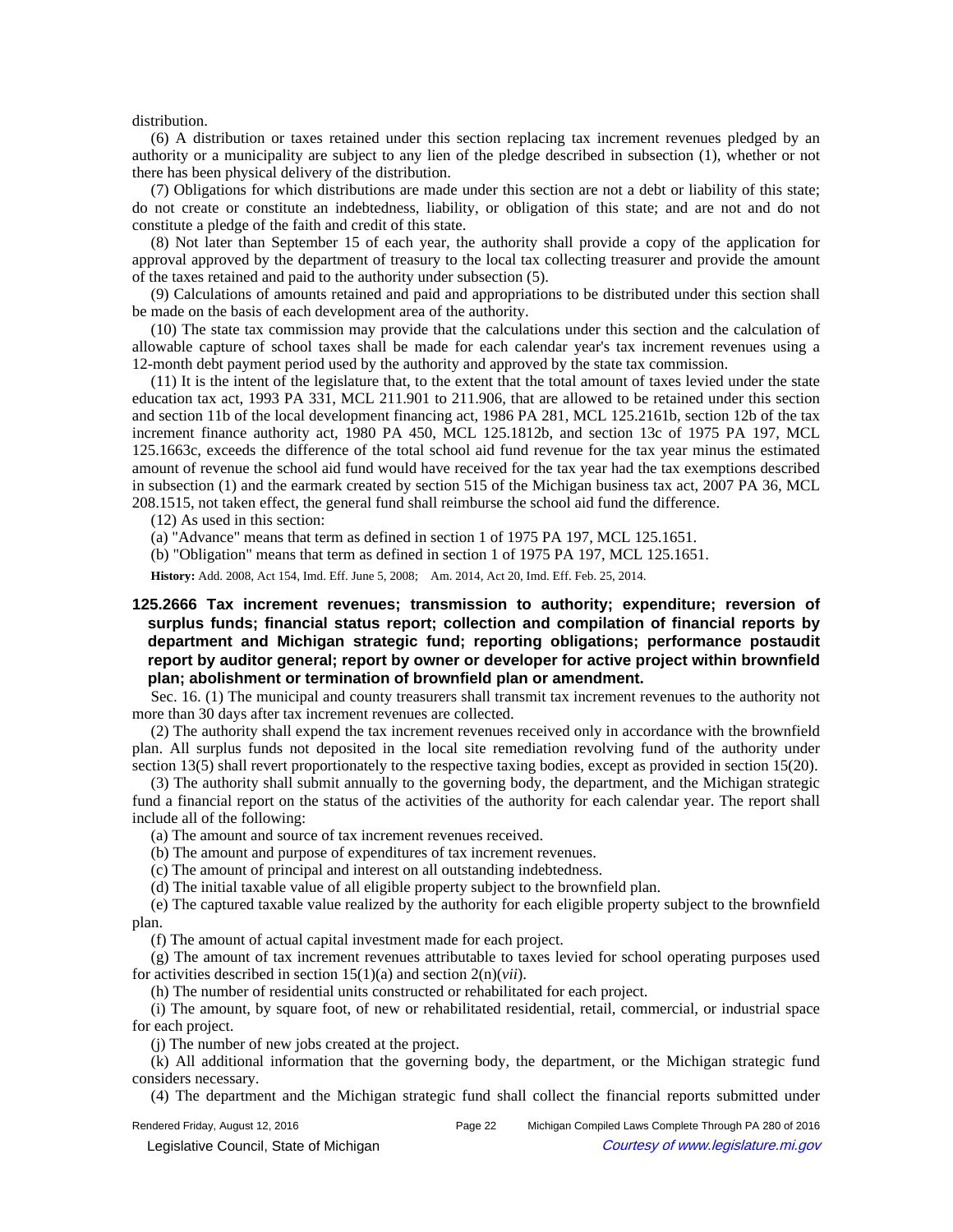subsection (3), compile a combined report, which includes the use of local taxes, taxes levied for school operating purposes, and the state brownfield redevelopment fund, based on the information contained in those reports and any additional information considered necessary, and submit annually a report based on that information to each member of the legislature.

(5) Beginning on January 1, 2013, all of the following reporting obligations apply:

(a) The department shall on a quarterly basis post on its website the name, location, and amount of tax increment revenues, including taxes levied for school operating purposes, for each project approved by the department under this act during the immediately preceding quarter.

(b) The Michigan strategic fund shall on a quarterly basis post on its website the name, location, and amount of tax increment revenues, including taxes levied for school operating purposes, for each project approved by the Michigan strategic fund under this act during the immediately preceding quarter.

(6) In addition to any other requirements under this act, not less than once every 3 years beginning not later than June 30, 2008, the auditor general shall conduct and report a performance postaudit on the effectiveness of the program established under this act. As part of the performance postaudit, the auditor general shall assess the extent to which the implementation of the program by the department and the Michigan strategic fund facilitate and affect the redevelopment or reuse of eligible property and identify any factors that inhibit the program's effectiveness. The performance postaudit shall also assess the extent to which the interpretation of statutory language, the development of guidance or administrative rules, and the implementation of the program by the department and the Michigan strategic fund is consistent with the fundamental objective of facilitating and supporting timely and efficient brownfield redevelopment of eligible properties.

(7) The owner or developer for an active project included within a brownfield plan must annually submit to the authority a report on the status of the project. The report shall be in a form developed by the authority and must contain information necessary for the authority to report under subsection (3)(f), (h), (i), (j), and (k). The authority may waive the requirement to submit a report under this subsection. As used in this subsection, "active project" means a project for which the authority is currently capturing taxes under this act.

(8) A brownfield plan or plan amendment may be abolished or terminated according to this subsection subject to all of the following:

(a) The governing body may abolish a brownfield plan when it finds that the purposes for which the plan was established are accomplished.

(b) The governing body may terminate a brownfield plan or plan amendment for an eligible property if the project for which eligible activities were identified in the brownfield plan or plan amendment fails to occur with respect to the eligible property for at least 5 years following the date of the resolution approving the brownfield plan or plan amendment.

(c) If a brownfield plan or plan amendment is terminated under subdivision (b), the governing body may approve a new brownfield plan or plan amendment for the eligible property under which tax increment revenues may be captured for up to 30 years as provided in section 13(22).

(d) Notwithstanding anything in this subsection to the contrary, a brownfield plan or plan amendment shall not be abolished or terminated until the principal and interest on bonds issued under section 17 and all other obligations to which the tax increment revenues are pledged have been paid or funds sufficient to make the payment have been identified or segregated.

History: 1996, Act 381, Eff. Sept. 16, 1996;--Am. 2000, Act 145, Imd. Eff. June 6, 2000;--Am. 2007, Act 203, Imd. Eff. Dec. 27, 2007; Am. 2012, Act 502, Imd. Eff. Dec. 28, 2012.

## **125.2667 Authorization, issuance, and sale of tax increment bonds and notes.**

Sec. 17. (1) By resolution of its board, the authority may authorize, issue, and sell its tax increment bonds and notes, subject to the limitations set forth in this section, to finance the purposes of a brownfield plan. The bonds or notes shall be payable in the manner and upon the terms and conditions determined, or within the parameters specified, by the authority in the resolution authorizing issuance of the bonds or notes. The resolution authorizing the bonds shall create a lien on the tax increment revenues and other revenues pledged by the resolution that shall be a statutory lien and shall be a first lien subject only to liens previously created. The resolution may provide the terms upon which additional bonds or notes may be issued of equal standing and parity of lien as to the tax increment revenues and other revenues pledged under the resolution.

(2) The municipality, by majority vote of the members of its governing body, may make a limited tax pledge to support the authority's tax increment bonds or notes or, if authorized by the voters of the municipality, may pledge its unlimited tax full faith and credit for the payment of the principal of and interest on the authority's tax increment bonds or notes.

(3) The bonds or notes issued under this section shall be secured by 1 or more sources of revenue identified in section 7 as sources of financing of activities of the authority, as provided by resolution of the authority.

Rendered Friday, August 12, 2016 **Page 23** Michigan Compiled Laws Complete Through PA 280 of 2016 © Legislative Council, State of Michigan Courtesy of www.legislature.mi.gov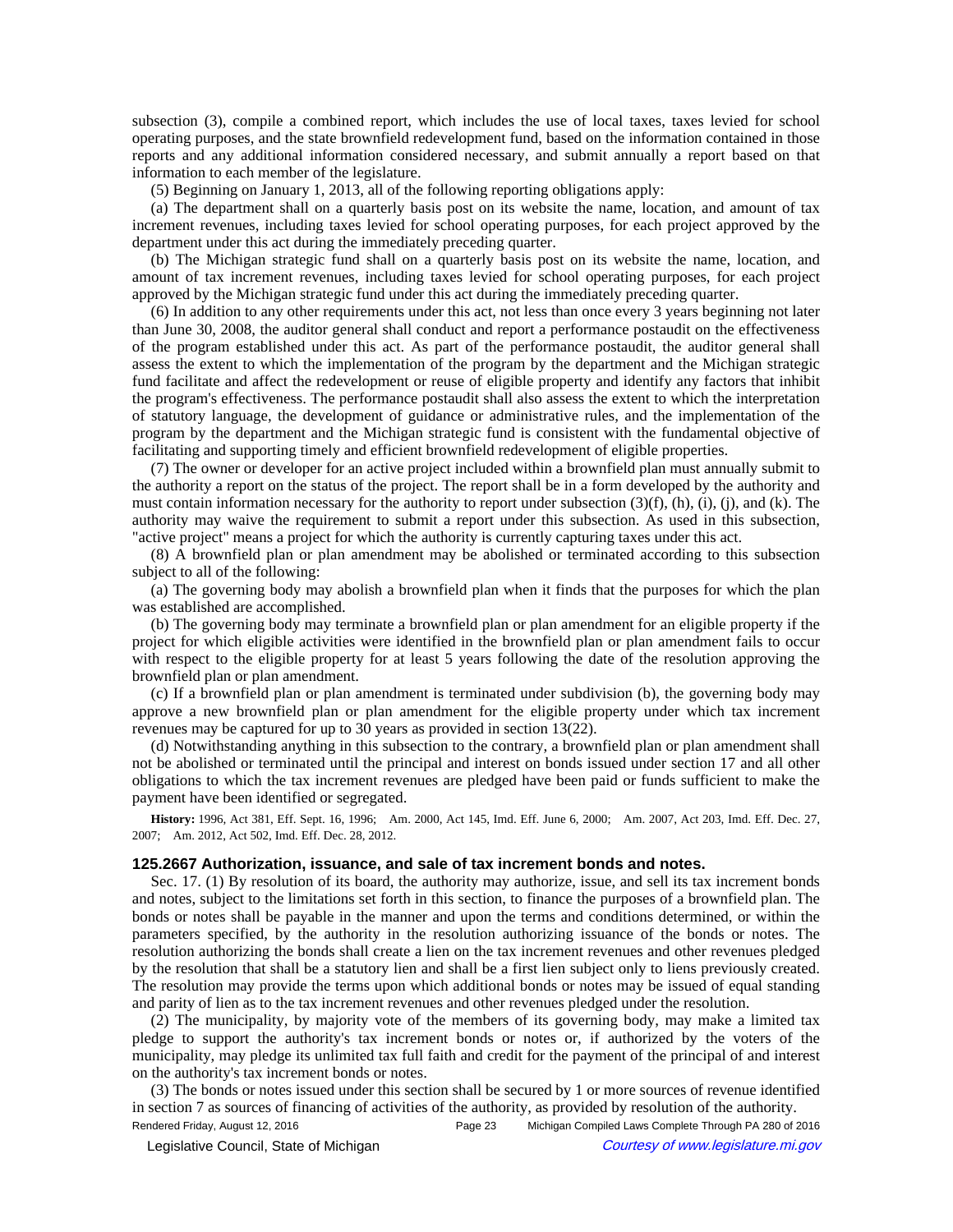(4) The bonds and notes of the authority may be invested in by the state treasurer and all other public officers, state agencies and political subdivisions, insurance companies, banks, savings and loan associations, investment companies, and fiduciaries and trustees, and may be deposited with and received by the state treasurer and all other public officers and the agencies and political subdivisions of this state for 1 or more of the purposes for which the deposit of bonds or notes is authorized. The authority granted by this section is supplemental and in addition to all other authority granted by law.

(5) The bonds and notes issued under this section are subject to the revised municipal finance act, 2001 PA 34, MCL 141.2101 to 141.2821, except section 503 of the revised municipal finance act, 2001 PA 34, MCL 141.2503.

(6) For bonds issued under this act, the first principal amount maturity date or mandatory redemption date shall be not later than 5 years after the date of issuance and some principal amount shall mature or be subject to mandatory redemption in each subsequent year of the term of the bond.

**History:** 1996, Act 381, Eff. Sept. 16, 1996;—Am. 2002, Act 413, Imd. Eff. June 3, 2002.

**Compiler's note:** The following communication was received: "September 12, 1999 The Honorable John Engler Capitol Building Lansing, Michigan Subject: PA 381 of 1996 Dear Governor Engler:

A review of the Senate and House Journals has revealed an error in Enrolled Senate Bill 923, which was filed with the Secretary of State on July 24, 1996, and assigned Public Act No. 381 of 1996. The bill presented to the Governor on July 17, 1996, did not accurately reflect what was agreed to by both houses of the Legislature. Specifically, Section 17, subsection (1), the third sentence incorrectly stated:

'The terms of the municipal finance act, Act No. 202 of the Public Acts of 1943, apply to bonds issued under this section.' The sentence agreed to by both houses is:

'Except for the requirement of the municipal finance act, Act No. 202 of the Public Acts of 1943, being sections 131.1 to 139.3 of the Michigan Compiled Laws, that the authority receive the approval or an exception from approval from the department of treasury prior to the issuance of bonds under this subsection, the terms of Act No. 202 of the Public Acts of 1943 shall not apply to bonds issued under this section.'

Therefore, we are presenting a correct Enrolled Senate Bill 923 for your signature and filing with the Secretary of State. Upon filing, the defective Enrolled Senate Bill 923 will be replaced with the correct Enrolled Senate Bill 923 and assigned the same public act number. The effective date of the Public Act No. 381 of 1996 will be the date the correct bill is filed.

This procedure ensures the integrity of the process while providing notification to the public. We apologize for any inconvenience this may have caused you or the citizens of the state of Michigan. If you have any questions, please feel free to contact us.

Sincerely, Carol Morey Viventi Melvin J. DeStigter Secretary of the Senate Clerk of the House of Representatives cc: Candice S. Miller, Secretary of State"

#### **125.2668 Operating budget.**

Sec. 18. (1) The authority shall prepare and approve a budget for the operation of the authority for the ensuing fiscal year. The budget shall be prepared in the manner and contain the information required of municipal departments. Funds of a municipality shall not be included in the budget of the authority except those funds authorized in this act or by the governing body of the municipality.

(2) The governing body of a municipality may assess a reasonable pro rata share of the funds for the cost of handling and auditing the funds of the authority, other than those committed for designated purposes, which cost shall be paid annually by the authority under an appropriate item in its budget.

**History:** 1996, Act 381, Eff. Sept. 16, 1996.

#### **125.2669 Dissolution of authority; distribution of tax revenues and interest.**

Sec. 19. (1) An authority that completes the purposes for which it was organized shall be dissolved by resolution of the governing body. Except as provided in subsection (2), the property and assets of the authority remaining after the satisfaction of the obligations of the authority shall belong to the municipality or to an agency or instrumentality designated by resolution of the municipality.

(2) Tax increment revenues and the interest earned on tax increment revenues shall be distributed as provided under section 16(2).

History: 1996, Act 381, Eff. Sept. 16, 1996;-Am. 2000, Act 145, Imd. Eff. June 6, 2000.

### **125.2670 Enforcement proceedings.**

Sec. 20. The state tax commission may institute proceedings to compel enforcement of the requirements of this act.

**History:** 1996, Act 381, Eff. Sept. 16, 1996.